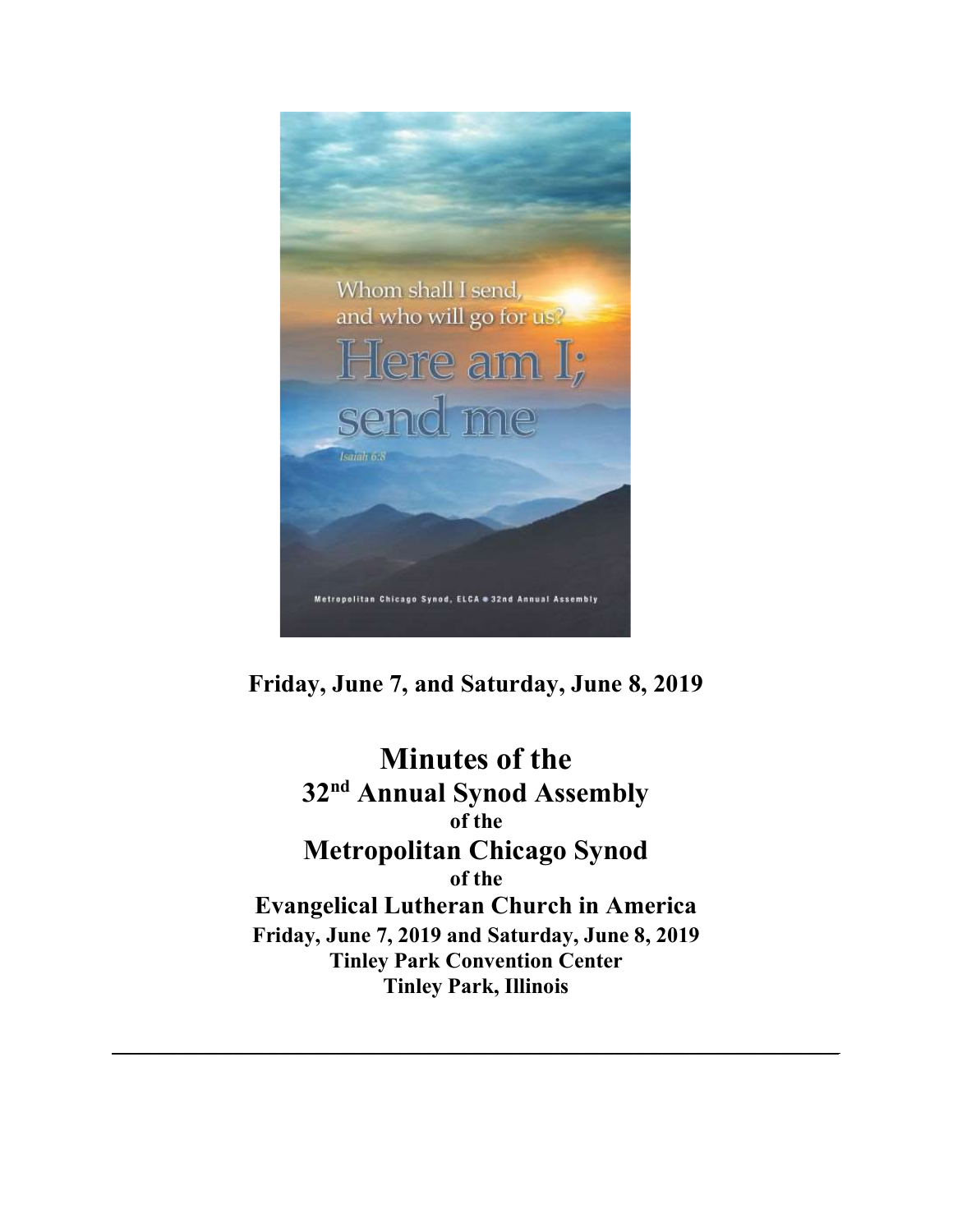# Plenary Session One

# Orientation of New Voting Members

At 8:00AM Secretary Clausen gave a presentation to the voting members of the 2018 Assembly who were new to serving as an assembly voting member. The presentation included an explanation of their roles and responsibilities as voting members, the relationship of the synod to the congregations and to the churchwide expression, how the assembly functioned, a brief overview of the agenda, and procedures for parliamentary action during the various assembly gatherings.

## Welcome

At 8:30AM Bishop Miller welcomed the voting members, visitors, and guests to the Thirty-Second Annual Assembly of the Metropolitan Chicago Synod of the Evangelical Lutheran Church in America.

## Opening Devotions

He then led the 2019 Assembly of the Metropolitan Chicago Synod in the devotions, followed by the Order for the Opening of the Assembly. At 8:41AM Bishop Miller declared the assembly to be in session.

## Appointment of Parliamentarian

As the first order of business at 8:48AM, in consultation with the Synod Council, Bishop Miller appointed Ms. Joan Bundley as parliamentarian for this assembly. Ms. Bundley is a Registered Professional Parliamentarian with the National Association of Parliamentarians. Bishop Miller welcomed Ms. Bundley back to our assembly, as she has served our synod in this capacity in years past.

# Introduction of the Assembly Planning Team and Chaplain

Bishop Miller then introduced the members of the 2018 Assembly Planning Team and had them stand as their names were read. He thanked them for their hard work in preparing for this year's assembly.

## Assembly Planning Team:

- Mr. Tom Anderson, staff Ms. Joan Church Mr. Ken Church Rev. Erin Clausen Mr. Jeff Drake, staff Mr. Terry Henderson Ms. Vicki Hill **Rev. Christina Klein** Rev. Ray Legania, staff Bishop Wayne Miller, staff Ms. Mary Richardson, staff Ms. Gloria Rowland Ms. Sandra Schlauch, staff Rev. Sarah Stumme, staff Ms. Patti Tregoning Ms. Kathleen West Ms. Beth Lawniczak, chair Den. Jim Valentine
- Ms. Yvette Newberry White Rev. Darryl Thompson Powell

Bishop Miller then introduced and thanked our emcee for this year's assembly, Rev. Darryl Thompson Powell.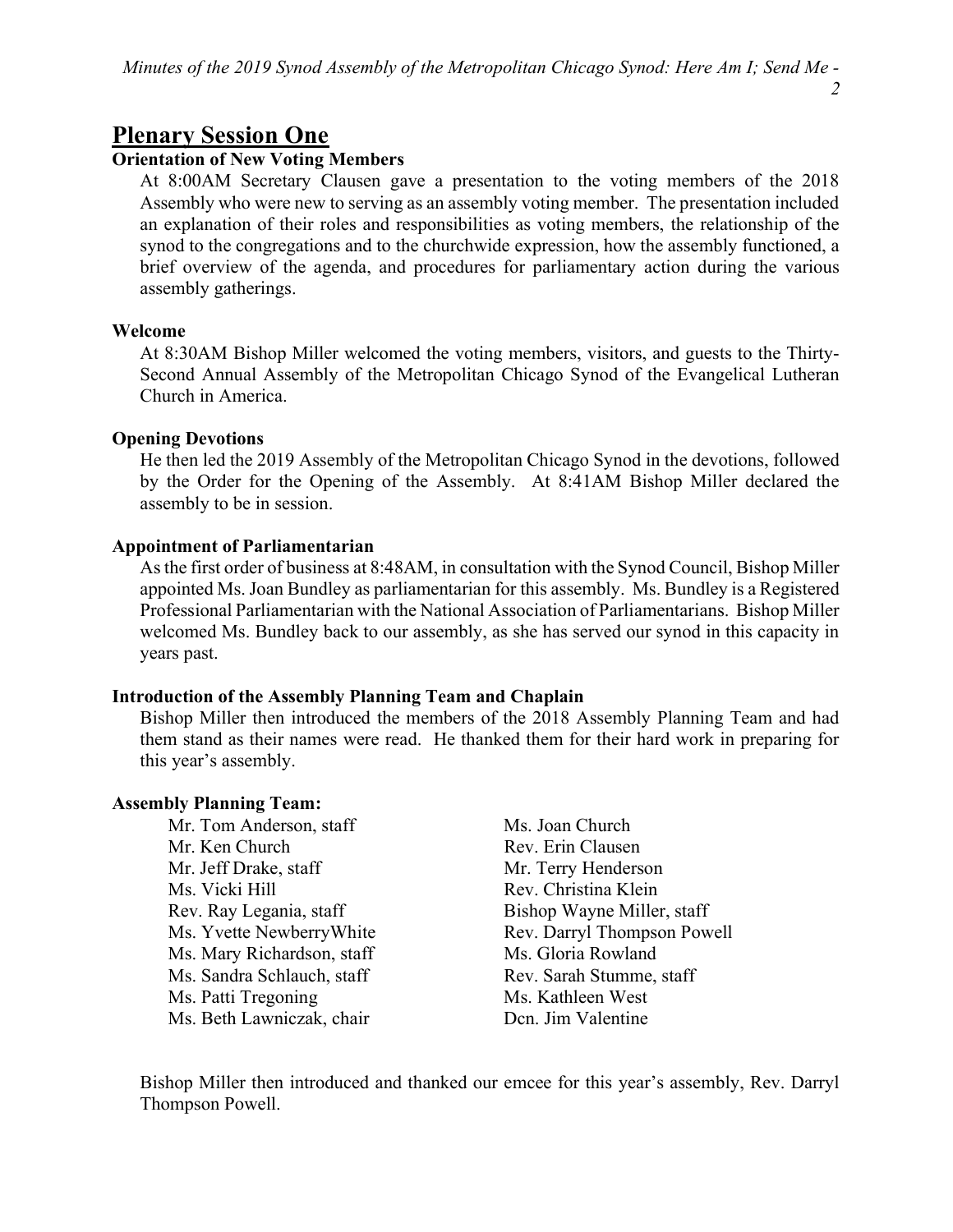#### Introduction of the Assembly Committees

At 8:52AM Bishop Miller called upon our Vice President, Mr. Terry Henderson, who in consultation with the Synod Council, made the following appointments to the Assembly Committees.

#### Credentials and Courtesies Committee

#### Elections Committee

Ms. Stephanie Collins Rev. Jason Glombicki Rev. John Hildner Rev. Paul Kopka Ms. Shirley Moore Rev. Carole Willer

#### Minutes Committee

Ms. Lynn Dreymiller Ms. Patti Tregoning Rev. Erin Clausen, chair

## Nominations Committee

Ms. Jennifer DeLeon Rev. Ben Dueholm Ms. Elaine Farmer Ms. Dorothy Gunter Rev. Emily Heitzman Ms. Jeanne Herring

#### Reference and Counsel Committee

Rev. Lawrence Clark Dcn. Heather Feltman Mr. David Foster Rev. Rayford Grady Rev. Richard Perry Rev. Marguerite Rourke Ms. Cheryl Sanders Rev. Kyle Severson Rev. Steven Srock, chair

#### Sergeants at Arms

Rev. Mary Appelt-Graves Rev. Ellen Arthur Ms. Myrtis Brown Ms. Alyssa Dahlke Rev. Cynthia Hileman Rev. David Hulse Mr. Rodger Jones Rev. Rhonda Kral Rev. Raymond Legania, staff Mr. Fernando Mercado Rev. Jeffrey Mikyska Ms. Lisa Neubert Ms. Bonnie Osborne Rev. Rhonda Pruitt Rev. Wende West Mr. Charles Willet, Jr. Rev. Paul Pfeffer, chair

Rev. Ray Legania, staff Rev. Ellen Arthur, Chair

Mr. Tom Anderson Ms. Cynthia Bemis Abrams Mr. Tyrone McGowan Ms. Elizabeth Meadows Ms. Carol Wilson Rev. Robert Klonowski, chair

Ms. Loretta Northcutt Rev. Sarah Stumme, staff Mr. David Walters Rev. Darryl Thompson Powell, chair

Rev. Joanne Fitzgerald Dcn. Patricia Gerber Bornholt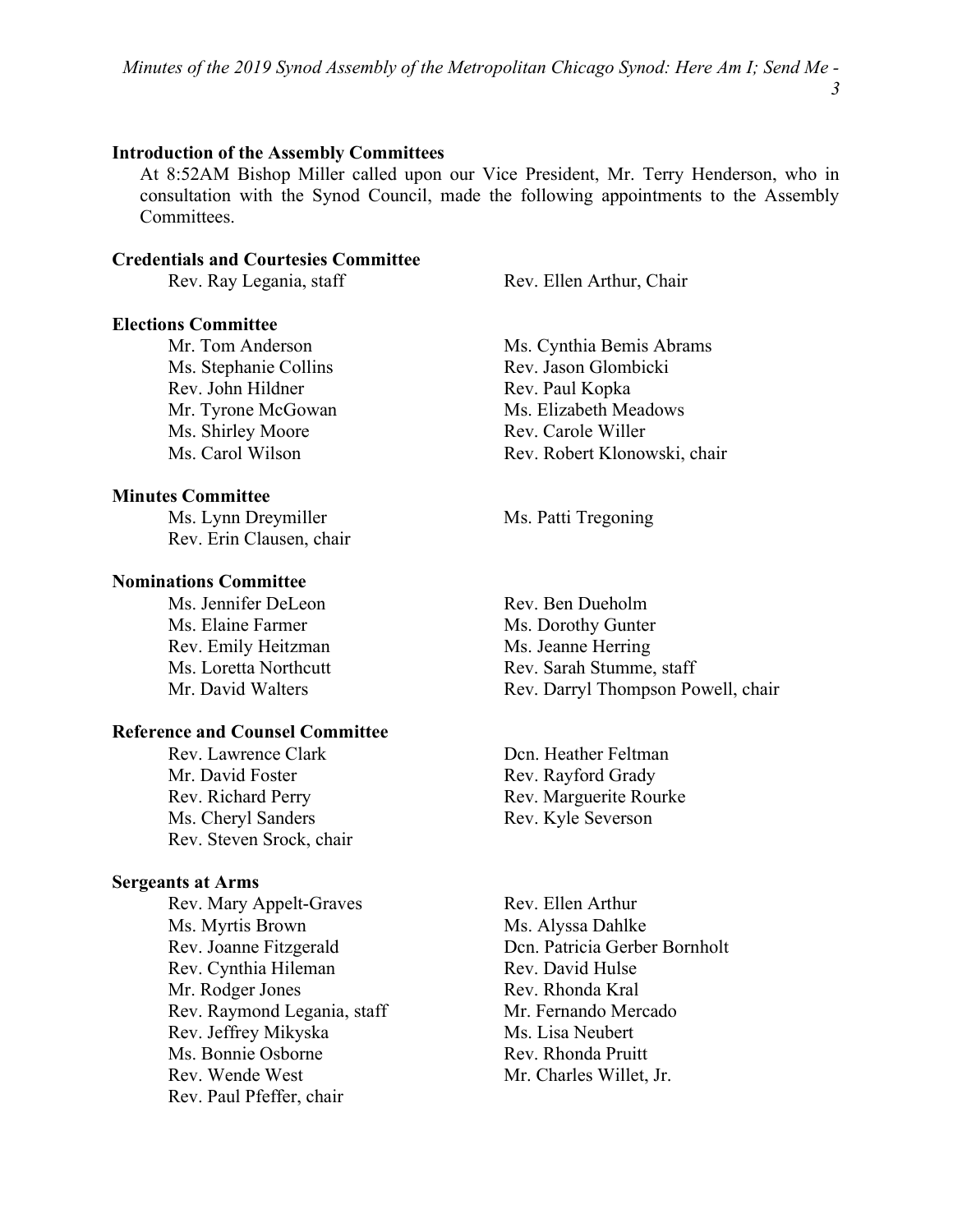# Report of the Credentials and Courtesies Committee

At 8:53AM Bishop Miller thanked Vice President Henderson. He thanked the pre-assembly canvass committee members, who were responsible for helping the synod discern and lift up qualified individuals for the office of bishop. Bishop Miller then called upon the Rev.

Ellen Arthur for the report of the Credentials and Courtesies Committee. She reported to the assembly that the total number of voting members registered as of 8:15AM was 305 with the number of voting members necessary for a quorum being 153. Bishop Miller declared a quorum to be present at 8:53AM.

# Approval of the Agenda

Bishop Miller instructed the assembly to turn to the agenda for the assembly which was printed in the supplement to the Book of Reports located in the packets that the voting members had received at the time of registration. It was moved, seconded, and adopted.

# Bar of the Assembly and the Rules of the Assembly

At 8:58AM, Bishop Miller called upon Secretary Clausen to explain the bar of the assembly. Secretary Clausen instructed the assembly that the bar of the assembly was the area where voting members must be seated in order for their votes to be counted. Guest and visitors are asked to sit outside the bar during all plenary sessions. The bar of the assembly included all tables and chairs within the stanchions and ropes across the back of the room. Only those voting members seated within the bar and wearing the proper credentials would be allowed to vote.

Regarding elections at this year's assembly. Secretary Clausen explained that the Elections Committee shall oversee the conduct of elections. In the packets that the voting members received when they registered was everything needed for the various elections that will take place during this assembly. Voting members were instructed to please check their packets and make certain that they had all of the materials required. She announced to the assembly that the Elections Committee would report the results of balloting in the elections by announcing the name of the person elected or by announcing the names of nominees qualified to appear on the next ballot. The results of all of the elections would be reported in the written reports of this year's assembly.

Secretary Clausen then instructed the assembly regarding the procedures for addressing the assembly. She explained that there are three microphones: *green* for those speaking in favor of an action; red for those speaking in opposition; and *white* for points of order, information, personal privilege, or clarification. Voting members were asked to address their comments to the chair and to face the assembly while speaking. The order for speaking would be under the direction of the chair (Bishop Miller) and would alternate between those speaking in favor and those in opposition. Only those voting members seated within the bar and wearing the proper credentials would be allowed to address the assembly.

She also asked the assembly to refrain from applause or other displays of support or any displays of disapproval of the comments made at the microphones. We are a highly diverse synod with wide and varied opinions on a variety of matters that we have and will continue to have come before us to consider. We ask that respect be shown to everyone, especially those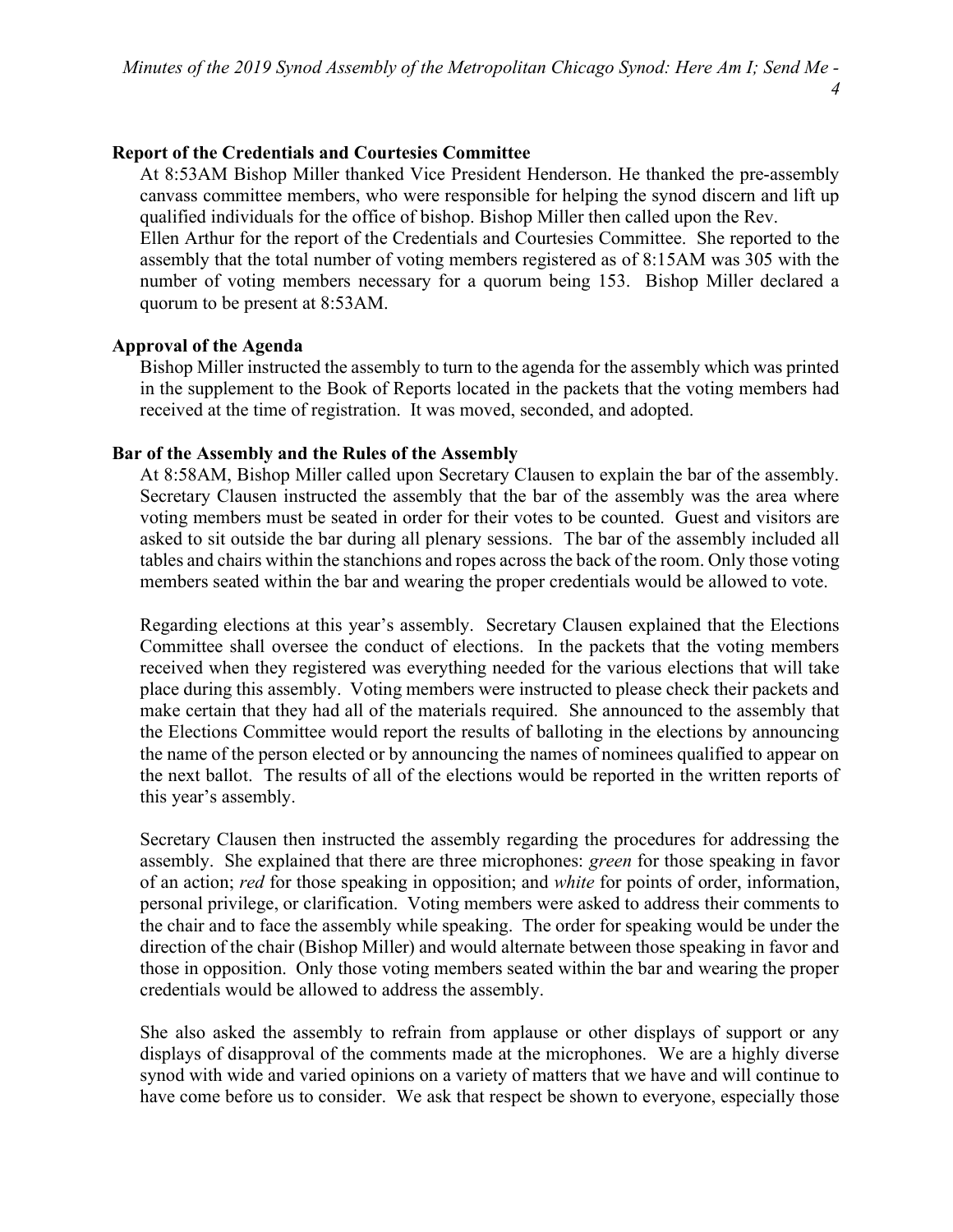who may have an opinion and position very different from yours. Also we ask that displays of partisanship, e.g. badges, buttons, articles of clothing, etc. not be worn while within the bar of the assembly, for the same reason.

Regarding the resolutions, this year's chair of the Reference and Counsel Committee, the Rev. Steve Srock, will present how we will handle the Resolutions and Memorials, the debate on those matters, along with their respective hearings, when it is time for those matters to be brought before the assembly.

All of these matters, along with many others concerning how we will interact over the next two days, are described in detail in the document entitled, Rules of Organization and Procedure for the 2018 Metropolitan Chicago Synod Assembly. Secretary Clausen stated that this document has been reviewed and approved by the Metropolitan Chicago Synod Council and on their behalf she was presenting it to this assembly for adoption and implementation. It appears in the Book or Reports immediately following the agenda. Since this comes to the assembly as a recommendation from the Synod Council it does not need to be moved or seconded. Bishop Miller acknowledged that the matter was properly before the assembly for consideration exclusive of quoted and highlighted constitutional provisions and bylaws that already are in force. The motion was adopted at 9:00AM.

#### Introduction of ELCA Representative

At 9:01AM Bishop Miller called upon Vice President Terry Henderson to introduce the ELCA Representative to the assembly, Bishop-elect Kevin Strickland. Vice President Henderson explained that Bishop-elect Kevin Strickland serves as the Assistant to the Presiding Bishop, Executive for Worship of the ELCA. He began his call with the churchwide office in August, 2014. He has just been elected to serve as bishop of the Southeastern Synod, ELCA. Prior to his call to the churchwide organization, Bishop-elect Strickland served as pastor of Holy Trinity Lutheran Church in Nashville, Tennessee. He has served on various local non-profit boards and has a heart for justice and advocacy ministry. Bishop-elect Strickland has written for a number of publications and has spoken around the ELCA in the areas of worship and preaching. Vice president Henderson explained that as we move through the process to elect a bishop, Bishop-elect Strickland will serve as the official chair for that process.

#### Explanation of Ecclesiastical Ballot

Bishop Miller thanked Vice President Henderson, and then relinquished the chair of the Assembly to Bishop-elect Strickland for the explanation of the ecclesiastical ballot. Bishop Elect Strickland briefly outlined the process for using an ecclesiastical ballot.

#### Report of the Credentials and Courtesies Committee

At 9:03AM Bishop-elect Strickland called on Rev. Ellen Arthur for an updated report of the Credentials and Courtesies Committee. She reported to the assembly that the total number of voting members registered as of 9:03AM was 432.

#### Ecclesiastical Ballot

Bishop-elect Strickland called on Rev. Richard Perry to pray before balloting was opened. He then declared balloting open. After all ballots had been cast, Bishop-elect Strickland then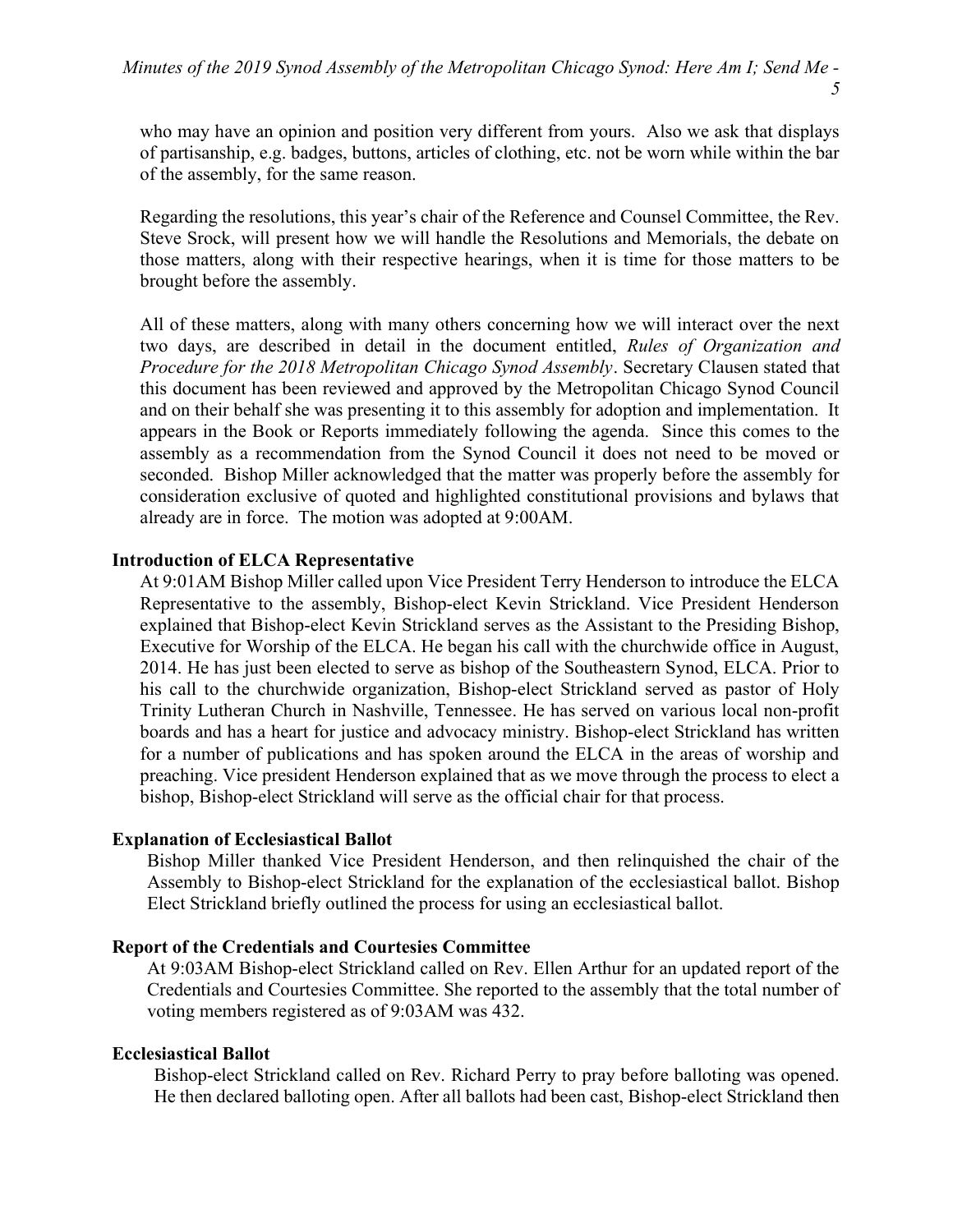returned the chair to Bishop Miller.

### Report of the Nominations Committee

Bishop Miller called on the Rev. Darryl Thompson Powell, Chair of the Nominations Committee, to give a report on the work of the Nominating Committee. Rev. Thompson Powell presented the report of the committee. This was an opportunity for Bishop Miller then to offer a special word of thanks to the committee for continuing to lift up fine leaders for our synod who also reflect our commitment to racial and cultural diversity. Following the report Bishop Miller declared that the Nominations Center would close at 12:00PM today.

#### Instructions on Resolutions

At 9:21AM Bishop Miller called upon the Rev. Steve Srock, chair of the Reference and Counsel Committee, to offer the assembly instructions on the resolutions that are to come before the assembly. Rev. Srock informed the assembly that we had received three resolutions and one memorial for consideration. However, upon review by the committee, it was determined that one of the resolutions was no longer pertinent and it was withdrawn by the movers. He explained that there would be three hearings on the resolutions and memorial that the assembly would be considering prior to their consideration. He gave the times and locations of those hearings to the assembly. Bishop Miller thanked him and the members of the committee for their willingness to serve.

## Introduction of Special Guests

At 9:35AM Bishop Miller invited Vice President Henderson to welcome our assembly guests that represented our wide range of partnerships in mission and ministry.

- o Rev. Kathie Bender Schwich, Senior Vice President, Mission and Spiritual Care, Advocate Health Care System
- o Bishop Jeffrey Clements, Northern Illinois Synod
- o Bishop Paul Erickson, Greater Milwaukee Synod
- o The Rev. Dr. James Nieman, President, Lutheran School of Theology at Chicago
- o Mr. Daniel Olsen, Director of the Office for Ecumenical and Interreligious Affairs, Archdiocese of Chicago
- o Our Churchwide Representative, Bishop-elect Kevin Strickland, Assistant to the Presiding Bishop, Executive for Worship of the ELCA
- o Bishop Viviane Thomas-Breitfeld, South-Central Synod of Wisconsin
- o Bishop Ann Svennungsen, Minneapolis Area Synod

Bishop Miller thanked Vice President Henderson and then invited the assembly to welcome our guests and the assembly did so with applause.

#### Introduction of Rostered Leaders New to the Synod

Bishop Miller then asked Vice President Henderson to introduce and welcome rostered leaders who are new to the Metropolitan Chicago Synod. Vice President Henderson introduced the following rostered leaders:

- o Rev. Klaus-Peter Adam, Associate Professor of Old Testament, Lutheran School of Theology at Chicago
- o Rev. Suzanne Anderson-Hurdle, Pastor, Ashburn Lutheran Church, Chicago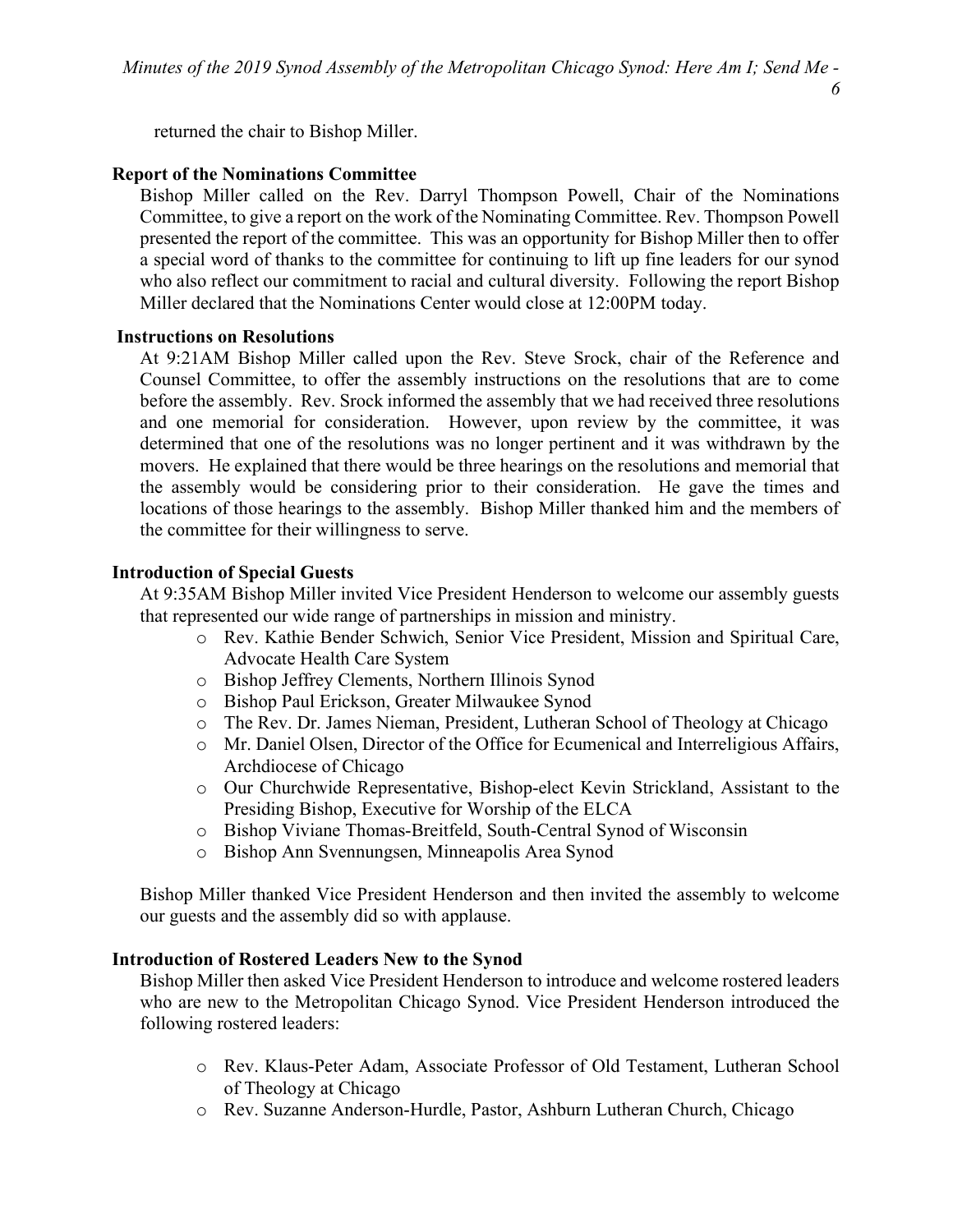- o Rev. Brittany Baurle Kooi, Pastor, First Lutheran Church, Blue Island
- o Rev. Allison Bengfort, Pastor, St. John's Lutheran Church, Wilmette
- o Rev. Antonio Cabello, Associate Pastor, Prince of Peace Lutheran Church, Addison
- o Rev. Mark Chen, Pastor, Taiwanese Community Church in Greater Chicago, Lombard
- o Rev. Erin Coleman Branchaud, Pastor, St. Luke's Lutheran Church of Logan Square, Chicago
- o Rev. Robert Lesher, Retired Pastor
- o Rev. Richard Perry, Retired Pastor
- o Rev. Jenna Pulkowski, Director of Pastoral Services, St. Paul's House, a Lutheran Life Community
- o Rev. Mark Rollenhagen, Pastor, St. Paul Lutheran Church, Waukegan
- o Rev. Shelly Satran, Pastor, Faith Lutheran Church, Glen Ellyn
- o Rev. Eric Schaefer, Pastor, Grace Lutheran Church, Libertyville
- o Rev. Lisa Watson-Hill, Pastor, Trinity Lutheran Church, Warrenville
- o Rev. Eric Worringer, Pastor, Holy Family Lutheran Church, Chicago

Bishop Miller thanked Vice President Henderson and then invited the assembly to welcome our guests and the assembly did so with applause.

# Report of the Bishop

At 9:30AM, Bishop Miller relinquished the chair of the assembly to Vice President Terry Henderson in order to give his report. At 10:15AM, Vice President Terry Henderson returned the chair to Bishop Miller. (A copy of Bishop Miller's Power Point Report was made available online at the Metropolitan Chicago Synod website: www.mcselca.org/assembly)

# A Refreshment Break

Bishop Miller then invited the assembly to take a fifteen-minute break for refreshment.

# Reconvening of the Assembly and Mission Moment

At 10:30AM, Bishop Miller called the assembly back to order and invited invite invite Pastor Elaina Salmon, a member of the companion synod group, to the center microphone for a Mission Moment. Rev. Elaina Salmon shared a video greeting from Bishop Rakuba of the Central Diocese of the Evangelical Lutheran Church in Southern Africa, with whom we are in a companion relationship.

# Report of the Synodical Treasurer and the Introduction of 2020 Budget

At 10:32 AM Bishop Miller invited Ms. Yvette NewberryWhite to the stage. Treasurer NewberryWhite offered the Treasurer's Report and then introduced next year's budget. She moved the adoption of the 2020 budget as presented, and it was seconded. Treasurer NewberryWhite announced that there would be a hearing to discuss the budget at 3:45PM in the Sam Tinley Room. Bishop Miller stated that if there were no objections, consideration of the budget would be tabled until Saturday morning after the hearing. There were no objections and the motion was tabled.

# Recognition of Anniversaries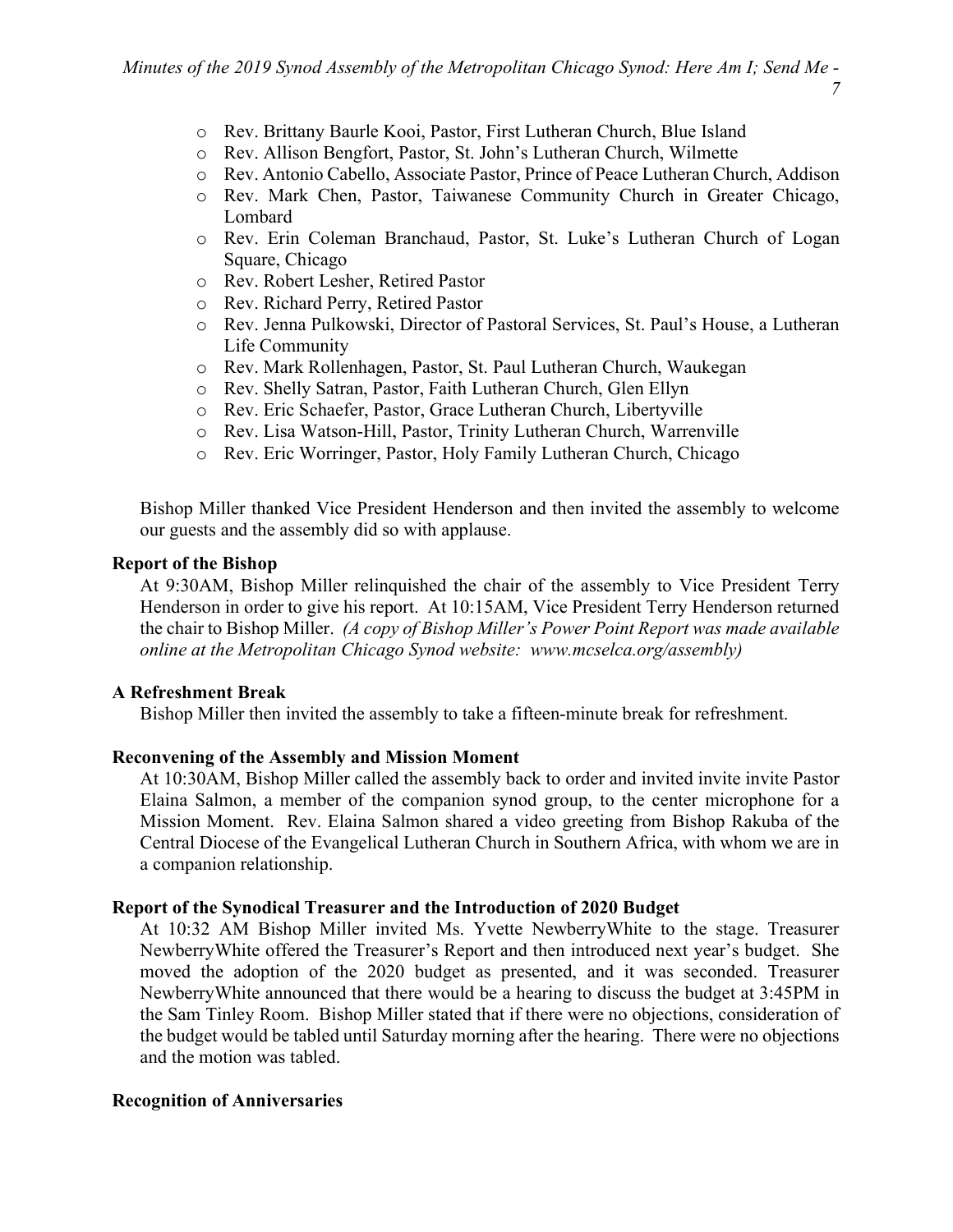Bishop Miller then invited Vice President Terry Henderson to recognize the rostered leaders and congregations of our synod who are celebrating significant anniversaries this year, and to make a presentation of the Sunergos Award. Vice President Henderson mentioned that these rostered leadrs had been honored at a luncheon on May 22, 2019, at Colletti's Restaurant in Chicago, at which time they were presented with a certificate. He introduced those leaders and asked that they stand and be recognized.

| <b>Rostered Leader</b>   | Anniversary |
|--------------------------|-------------|
| Rev. Donald Danielson    | 65 years    |
| Rev. Clyde Friedman      | 65 years    |
| Rev. Dean Lueking        | 65 years    |
| Rev. Al Bergh            | 60 years    |
| Rev. Hansruedi Peplinski | 60 years    |
| Rev. Carl Anderson       | 50 years    |
| Rev. Timothy Chao        | 50 years    |
| Rev. Lloyd Kittlaus      | 50 years    |
| Rev. Charles Merkner     | 50 years    |
| Rev. Robert Navarro      | 50 years    |
| Rev. Roger Nelson        | 50 years    |
| Den. Robert Pope         | 50 years    |
| Rev. Frank Senn          | 50 years    |
| Rev. Timothy Brown       | 25 years    |
| Rev. Antonio Cabello     | 25 years    |
| Rev. Robert Douglas      | 25 years    |
| Rev. Dawn Hansen-Roucka  | 25 years    |
| Rev. Sally Meyer         | 25 years    |
| Rev. Michelle Sevig      | 25 years    |
| Rev. Mark Sundberg       | 25 years    |
| Rev. Rosanne Swanson     | 25 years    |

Vice President Henderson then recognized those congregations in the synod which are celebrating significant anniversaries this year. He asked that members of those congregations stand to be recognized.

| Congregation                                    | Anniversary |
|-------------------------------------------------|-------------|
| Grace Lutheran Church of Lily Lake, St. Charles | 125 years   |
| Resurrection Lutheran Church, Franklin Park     | 75 years    |
| St. James Lutheran Church, Chicago              | 75 years    |
| Lord of Life Lutheran Church, Darien            | 50 years    |
| Rejoice Lutheran Church, Geneva                 | 25 years    |

Vice President Henderson followed this with a presentation of the Sunergos Award for Synodical Service. He explained that Sunergos is a Greek word that means "a companion in work" or "fellow worker." The award was established by the synod council in May 2000 to "celebrate the gift of lay servants of our synod who give so much to the life of the church." This year's recipient is Ms. Nannette Dahlke, and she is the tenth person to receive this award.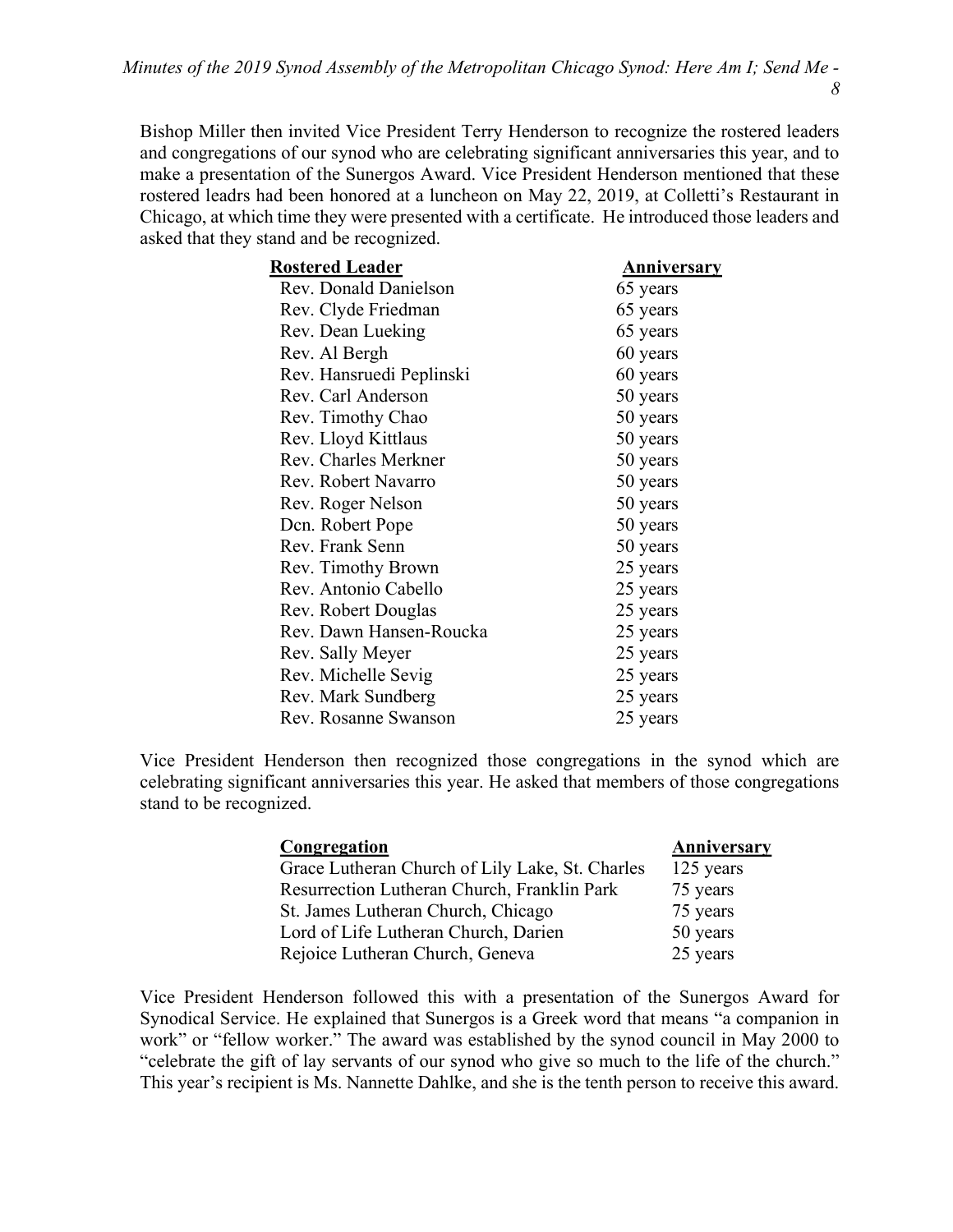The award reads: "The Metropolitan Chicago Synod expresses its deep appreciation for your many years of faithful service as a congregational leader, a leader in synodical work, and as synod vice president. We give thanks to God for your life and witness."

Vice President Henderson continued with the following introduction of Nan Dahlke: Nan Dahlke has been part of the life of this synod from day one. She served on the first synod council way back in 1987 and has been involved in the life of this church ever since. Among other things, she has served on the synod Executive Committee, the Outreach Team, the Synod Assembly Planning Team, and has been a voting member at numerous Churchwide Assemblies. And in 2000 she was elected vice president of the synod.

Much has changed in the life of the church since she first started in lay leadership, but one thing has remained constant, and that is her faith and dedication to the roles to which she has been elected. We are honoring her today for volunteer work with the Sunergos Award. This work, this ministry, she fulfils with humor, grace, and concern for what is best for the many different congregations, parishioners and partner ministries that come together to form the Metropolitan Chicago Synod. Her work has helped make sure that all of these different voices have been heard, and then her work has brought those voices together to share the Good News of the gospel.

You may know her from a visit to one of your congregations where perhaps she helped when you were facing a challenge, or perhaps you met her when you were celebrating an important event in your life together. Maybe you met her in a committee meeting either in our synod or assisting with the churchwide office and the ways that they help build up the body of Christ. Possibly you have heard one of her reports to a synod assembly, reports that are hard to forget both because of their message and because Nan has a way of making difficult ideas and concepts more understandable and more concrete.

However you know her, I am sure you will agree that her steadying presence in our synod has made a vast difference in our life together. Nan is not one to trumpet her own horn. She can be quiet and unassuming as she goes about her task, (and sometimes not so quiet and unassuming) but make no mistake, she has a genuine and caring heart, she lives out her faith day-by-day, and I am profoundly grateful that the synod has been part of that lived-out faith for the past 30 years that she has been involved in synod leadership.

Part of her role has involved sacrifice, though you will never hear Nan call it that, and you will never hear her complain. Evening events, Saturday meetings, time spent away from her family and other interests, all without pay?—yes, that is something, and we have all benefited.

So, on behalf of the synod, Nan, I thank you for all that you have done. In closing, I am reminded of words from Matthew's Gospel, chapter 20, verses 25-26: But Jesus called them to him and said, "You know that the rulers of the Gentiles lord it over them, and their great ones are tyrants over them. It will not be so among you; but whoever wishes to be great among you must be your servant" … Nan is great among us. Thank you.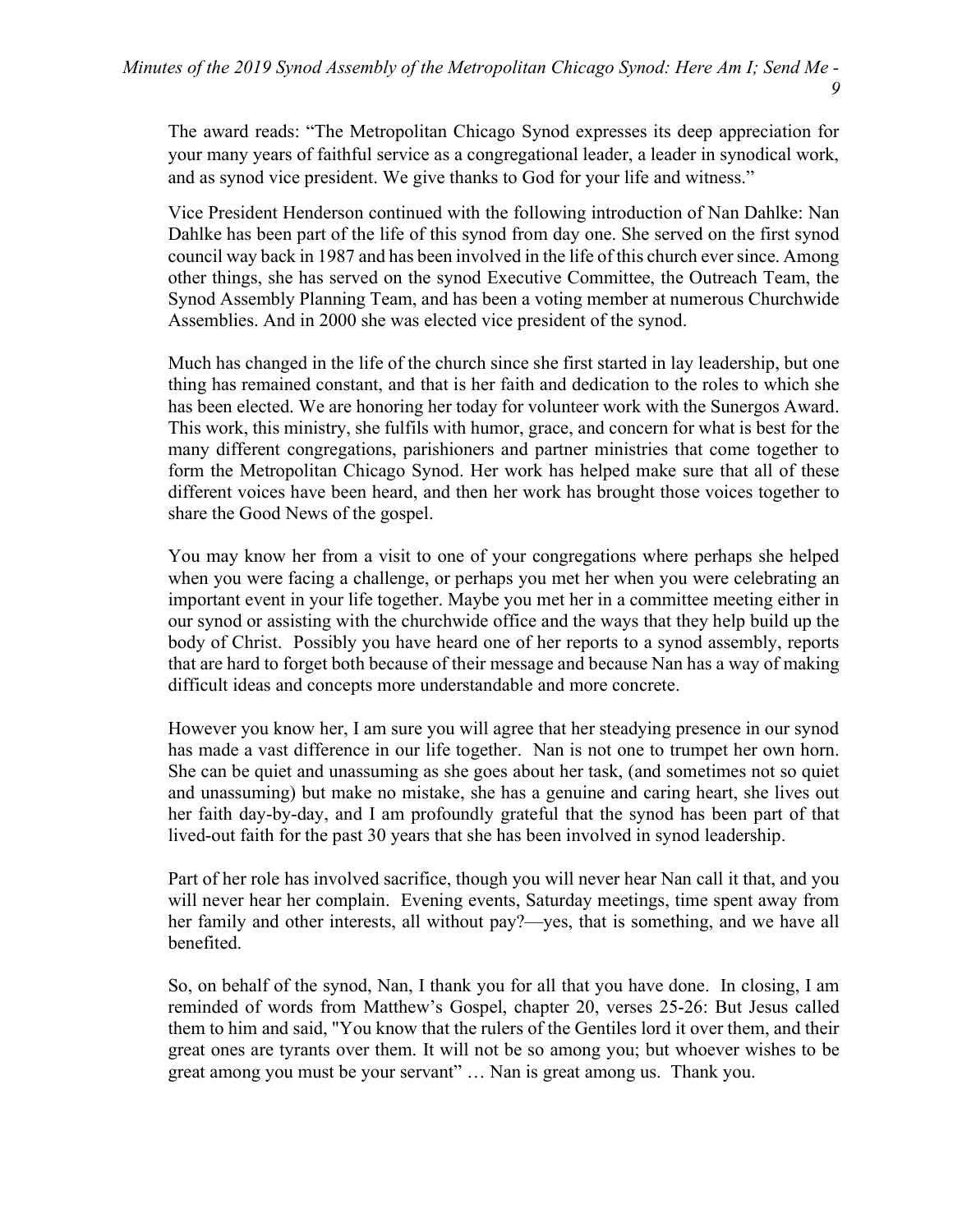Ms. Dahlke accepted the award with thanks.

## ELCA Churchwide Report

At 11:16AM Bishop Miller thanked Vice President Henderson for his report. He then welcomed the Churchwide Representative, Bishop-elect Kevin Strickland, who serves as the Assistant to the Presiding Bishop, Executive for Worship of the ELCA. Bishop-elect Strickland brought the assembly the ELCA Churchwide Report.

## Announcements and Adjournment

At 11:48AM Bishop Miller then invited Rev. Darryl Thompson Powell to the stage to make announcements. Pastor Thompson Powell mentioned that evaluations of the assembly would be e-mailed to participants. He then gave instruction regarding the box lunches and the transition to the Conference Meetings and led the assembly in a meal prayer. Bishop Miller then adjourned the assembly at 11:57AM and asked that the assembly reconvene at 1:15PM.

## Lunch and Conference Meetings

During lunch, the eight synod conferences met in separate areas to conduct business.

# PLENARY SESSION 2

## Report of the Ecclesiastical Ballot

At 1:15PM Bishop Miller called the Assembly back to order. He relinquished the chair of the Assembly to Bishop-elect Strickland for the report on the ecclesiastical ballot for the Office of Bishop. Bishop-elect Strickland called the Rev. Robert Klonowski, Chair of the Elections Committee, to give the report of the ecclesiastical ballot for the Office of Bishop.

Rev. Klonowski reported the results: there were 419 total, of which 1 was illegal, making 418 legal votes. This ballot therefore required 314 (75%) votes for an election. There was not an election.

## Report of the Nominations Committee

Bishop-elect Strickland relinquished the chair to Bishop Miller, who invited the Rev. Darrel Thompson Powell, Chair of the Nominations Committee, to the stage for the Nominations Committee report. Rev. Thompson Powell presented the report of the committee. There were elections for Synod Council, Discipline Committee, and Consultation Committee. In no case were there more than one nomination for any position. Thus, Bishop Miller asked if there was any objection to an election by acclamation. Hearing no objection, the assembly proceeded to elect all positions by acclamation.

#### Presentation by Portico

At 1:30PM Bishop Miller invited Mr. Jeff Thiemann, Chief Executive Officer of Portico Benefit Services, to bring greetings from Portico, following a short video from Portico.

#### Mission Moment

At 1:37PM, Bishop Miller invited Ngbarezere Frezar, a junior at North Park University, who is a member at Unity Lutheran Church, Chicago, and a former member of the Edgewater Congregations Together youth group, and Maggie Peyton (May-gee Pay-ton), a junior at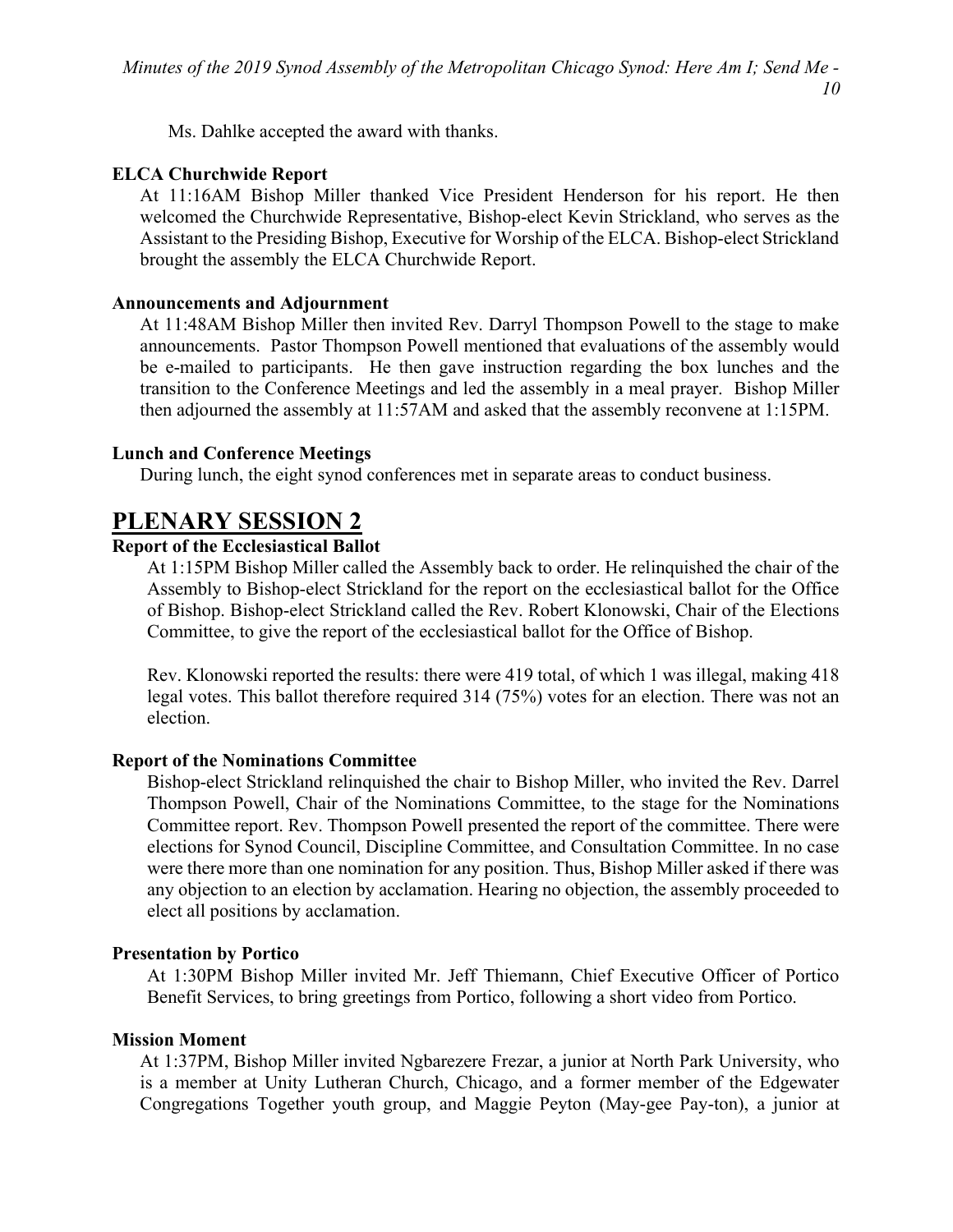Lincoln Park High School, who is a member of Holy Trinity Lutheran Church, Chicago, and one of two synod representatives to the ELCA Youth Leadership Summit in 2019, to come to the center microphone for this assembly's next Mission Moment. They shared a few highlights of their experiences in their church youth groups and the Metro-Chicago Youth Ministry Network events.

## Announcements and Adjournment

At 1:41PM, Bishop Miller adjourned the assembly so that it could transition to the first session of Hearings and Workshops set to begin at 1:30PM. He announced that the assembly would reconvene at 3:00PM.

# PLENARY SESSION 2 - continued

At 3:00PM Bishop Miller called the Assembly back to order. He relinquished the chair of the Assembly to Bishop-elect Strickland, to lead the second ballot for the Office of Bishop.

# Report of the Credentials and Courtesies Committee

Bishop-elect Strickland briefly explained second ballot voting. He then called on Rev. Ellen Arthur for an updated report of the Credentials and Courtesies Committee. She reported to the assembly that the total number of voting members registered as of 2:30PM was 516. Bishopelect Strickland asked that Pastor Mark Chen come to the white microphone and offer a prayer before voting. Following the prayer, balloting for the second vote was complete. Bishop-elect Strickland then returned the chair to Bishop Miller.

# LSSI Presentation

At 3:38, Bishop Miller itroduced Mr. Mark Stutrud, president and chief executive officer of Lutheran Social Services of Illinois since 2014, to bring an update on LSSI.

# Mission Moment

At 3:44PM, Bishop Miller invited Pastor Deanna Langle, Pastor of University Lutheran Church and Lutheran Campus Ministries at Northwestern University in Evanston, to come to the center microphone for this assembly's third Mission Moment. In the Metropolitan Chicago Synod, there are three campus ministries: South Loop, University of Chicago, and Northwestern University. Bearing witness to God's amazing grace within the context of higher education, these campus ministries are one particular way the synod is intentionally reaching out to young adults, inviting them to experience the joys and challenges of following Jesus.

# Announcements and Adjournment

At 1:41PM Bishop Miller invited Rev. Darryl Thompson-Powell to the stage for announcements. He then adjourned the assembly so that it could transition to the second session of Hearings and Workshops and rehearsal for the Assembly Choir, all set to begin at 3:45PM. He announced that the assembly would reconvene at 5:15PM.

# PLENARY SESSION 3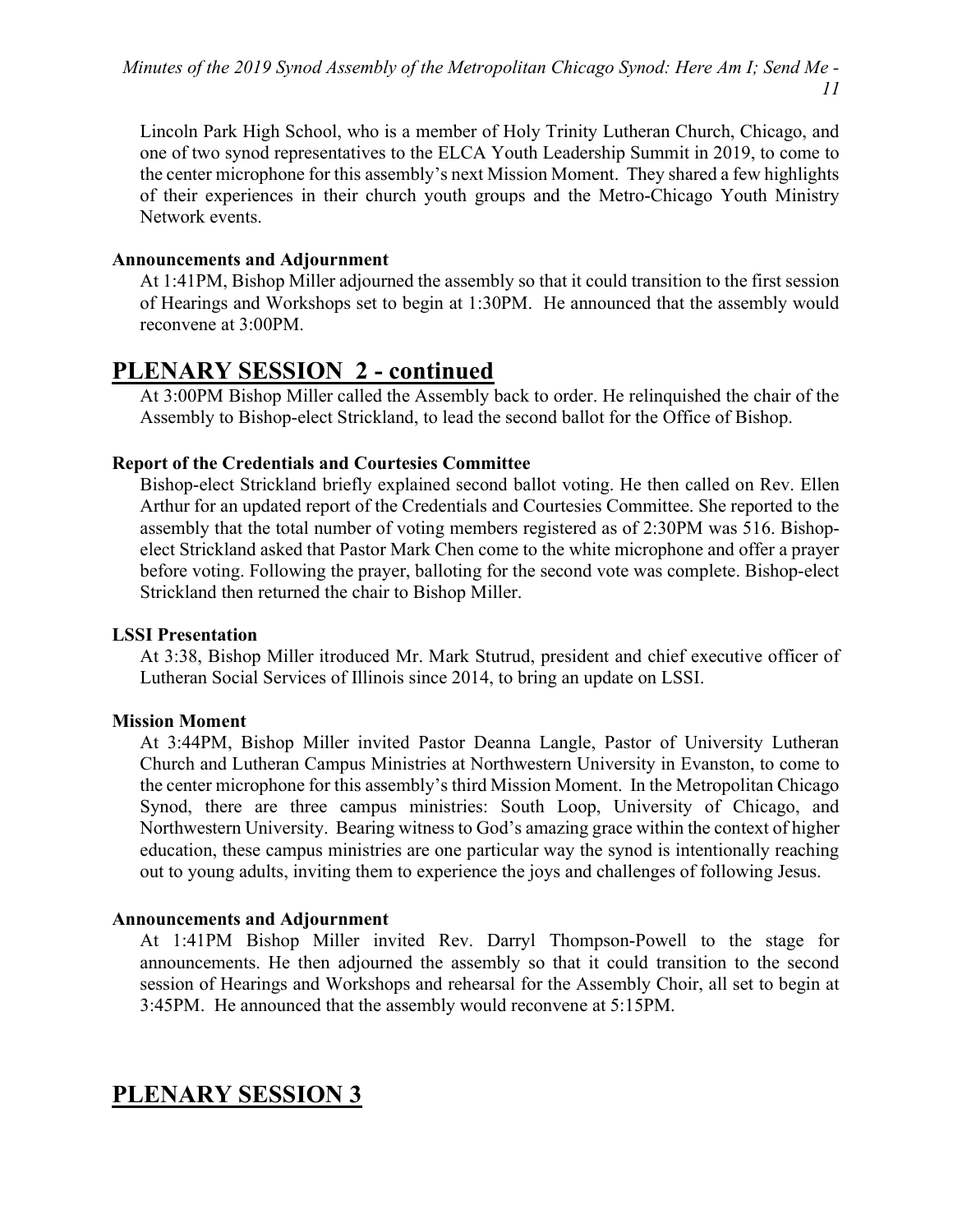## Report of Second Ballot and Third Ballot Vote

At 5:24PM Bishop Miller called the Assembly back to order. He then relinquished the chair of the Assembly to Bishop-elect Strickland, to lead the third ballot for the Office of Bishop. Bishop-elect Strickland called on the Rev. Robert Klonowski, Chair of the Elections Committee, to give the report of the second ballot for the Office of Bishop.

Rev. Klonowski reported that there were 516 votes cast of which 7 votes were illegal. There were therefore 509 legal votes cast. An election requires 75% of the votes cast, or 382 votes. The top 7 nominees were listed: Rev. Sarah Stumme (96 votes), Rev. Heidi Torgerson (86 votes), Rev. Yehiel Curry (80 votes), Rev. Andrea Walker (67 votes), Rev. Trudy Stoffel (57 votes), Rev. Larry Clark (48 votes). Rev. Robert Davis (26 votes). There was no election.

A voting member of the Assembly moved that the Assembly take a 15 minute recess for the purpose of caucusing with the remaining nominees for the office of bishop. The motion was seconded. The vote was taken by blue card. He declared the motion defeated.

A voting member of the Assembly called for division of the house. The Sergeants at Arms counted the blue cards as the vote was taken. The motion was defeated.

Bishop-elect Strickland briefly explained third ballot voting.

A member of the Assembly moved to suspend the rules of the Assembly, to allow the remaining nominees for the office of bishop to give a brief introduction. This motion was seconded. The vote was taken by blue card. The motion was defeated.

A member of the Assembly moved that the Assembly recess for 5 minutes, to allow for caucusing with the remaining nominees for the office of bishop. The motion was seconded. The vote was taken by blue card. The motion was defeated.

Bishop-elect Strickland then called upon Rev. Ellen Arthur for an updated report of the Credentials and Courtesies Committee. She reported to the assembly that the total number of voting members registered as of 4:30PM was 516. Bishop-elect Strickland asked that Pastor Allison Bengfort come to the white microphone and offer a prayer before voting. Following the prayer, balloting for the third vote was complete. Bishop-elect Strickland then returned the chair to Bishop Miller.

# Presentation by the ELCA Credit Union

At 6:00PM Bishop Miller introduced a video about the ELCA Federal Credit Union. He explained that the ELCA Federal Credit Union was created by the ELCA to provide additional financial services to ELCA members, employees of synods, congregations or any other ELCArelated ministry. Family members of current ELCA FCU members are also eligible to join.

# Mission Moment

Bishop Miller then invited Ms. Madelynn Skvarla, President of the Women's Network of LSSI, to come to the center microphone for another Mission Moment. She shared how LSSI supporters use toy showers for their program Bringing Churches Together: Toys that Heal.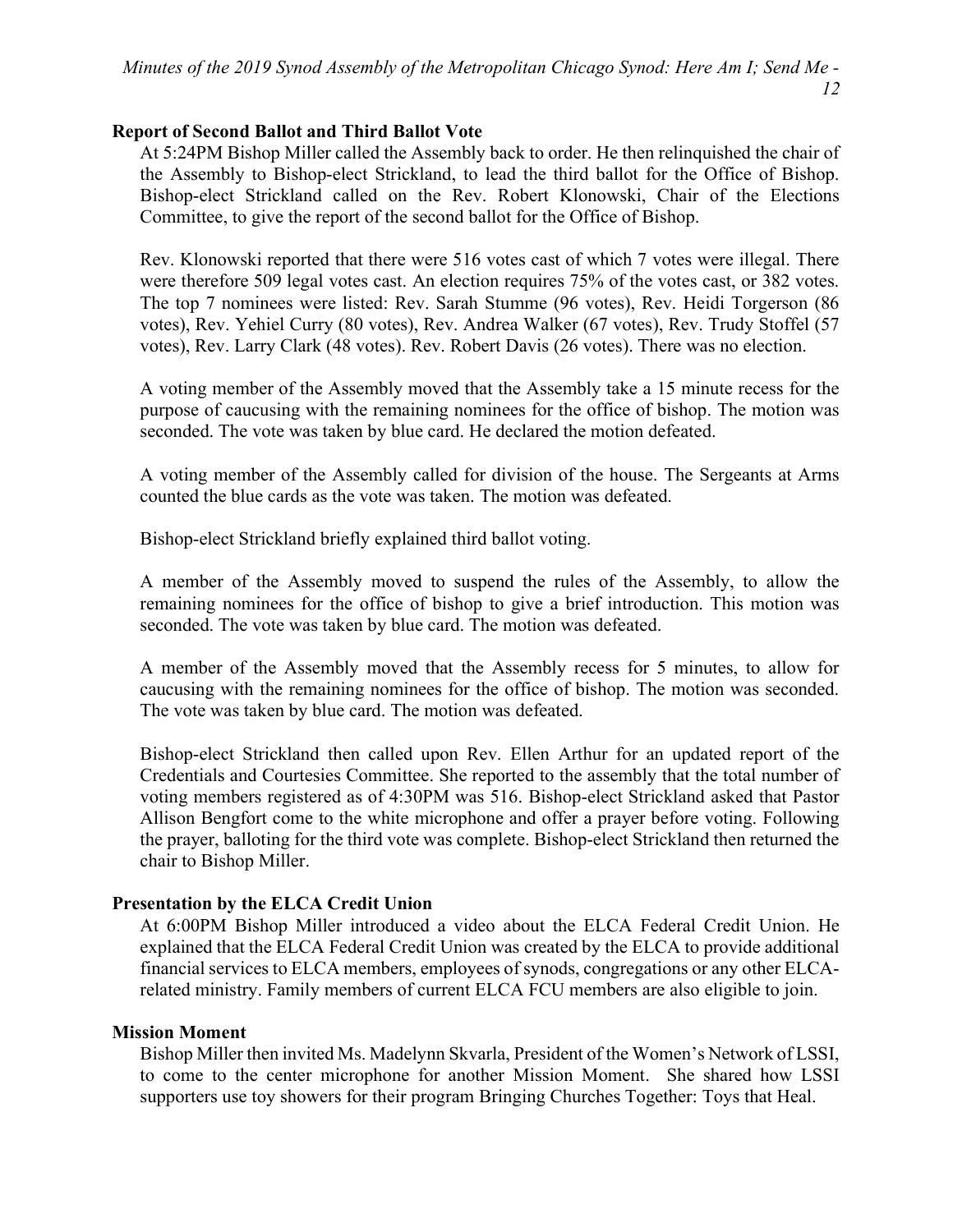#### Announcements

Bishop Miller invited Pastor Darryl Thompson Powell to share announcements. Pastor Thompson Powell explained that assembly evaluations will be e-mailed to all voting members and visitors. A reception for Bishop Miller will be held in Exhibit North following this plenary session. The assembly will reconvene on Saturday morning at 8:30 a.m.

### Evening Worship

At 6:12PM Bishop Miller asked the Assembly to join in evening worship, led by members of the Metropolitan Chicago Worship Team.

## Report of the Third Ballot for the Office of the Bishop

At 6:58PM Bishop Miller relinquished the chair of the Assembly to Bishop-elect Strickland, who invied the Rev. Robert Klonowski to present the report of the third ballot for the Office of the Bishop. Rev. Klonowski reported that there were 494 votes cast, of which there was 1 illegal vote. Out of 493 legal votes, an election requires 2/3, or 330 votes. Those moving to the next vote were: Rev. Sarah Stumme (122 votes), Rev. Yehiel Curry (99 votes), Rev. Heidi Torgerson (96 votes). Not moving to the next ballot were: Rev. Andrea Walker (67 votes), Rev. Trudy Stoeffel (46 votes), Rev. Larry Clark (39 votes), and Rev. Bob Klonowski (24 votes). There was no election. Bishop-elect Strickland then returned the chair to Bishop Miller, who declared the third plenary session of the assembly concluded.

# SATURDAY, JUNE 8 – PLENARY SESSION 4

#### Opening Worship

The assembly reconvened at 8:30AM for morning devotions led by the synodical Worship Team. When worship ended, Bishop Miller called the Fourth Plenary Session of the assembly to order at 8:53AM.

#### Comments from Three Final Nominees for the Office of the Bishop

Bishop Miller then relinquished the chair of the Assembly to Vice President Terry Henderson and Bishop-elect Strickland to introduce the three final nominees for the Office of the Bishop. The three nominees each had the opportunity to give a 10 minute address to the assembly, followed by answering the same 5 questions that had been prepared by the Elections Committee. After each Rev. Sarah Stumme, Rev. Heidi Torgerson, and Rev. Yehiel Curry had the opportunity to address the assembly, Bishop-elect Strickland and Vice President Henderson returned the chair to Bishop Miller, who announced a break for refreshments.

#### Report of Credentials and Courtesies

At 10:35AM Bishop Miller called the assembly back to order. He called on The Reverend Ellen Arthur to present the report of the Credentials and Courtesies Committee. Bishop Miller then relinquished the chair of the Assembly to Bishop-elect Strickland, to lead the fourth ballot for the Office of Bishop.

#### Fourth Ballot for the Office of Bishop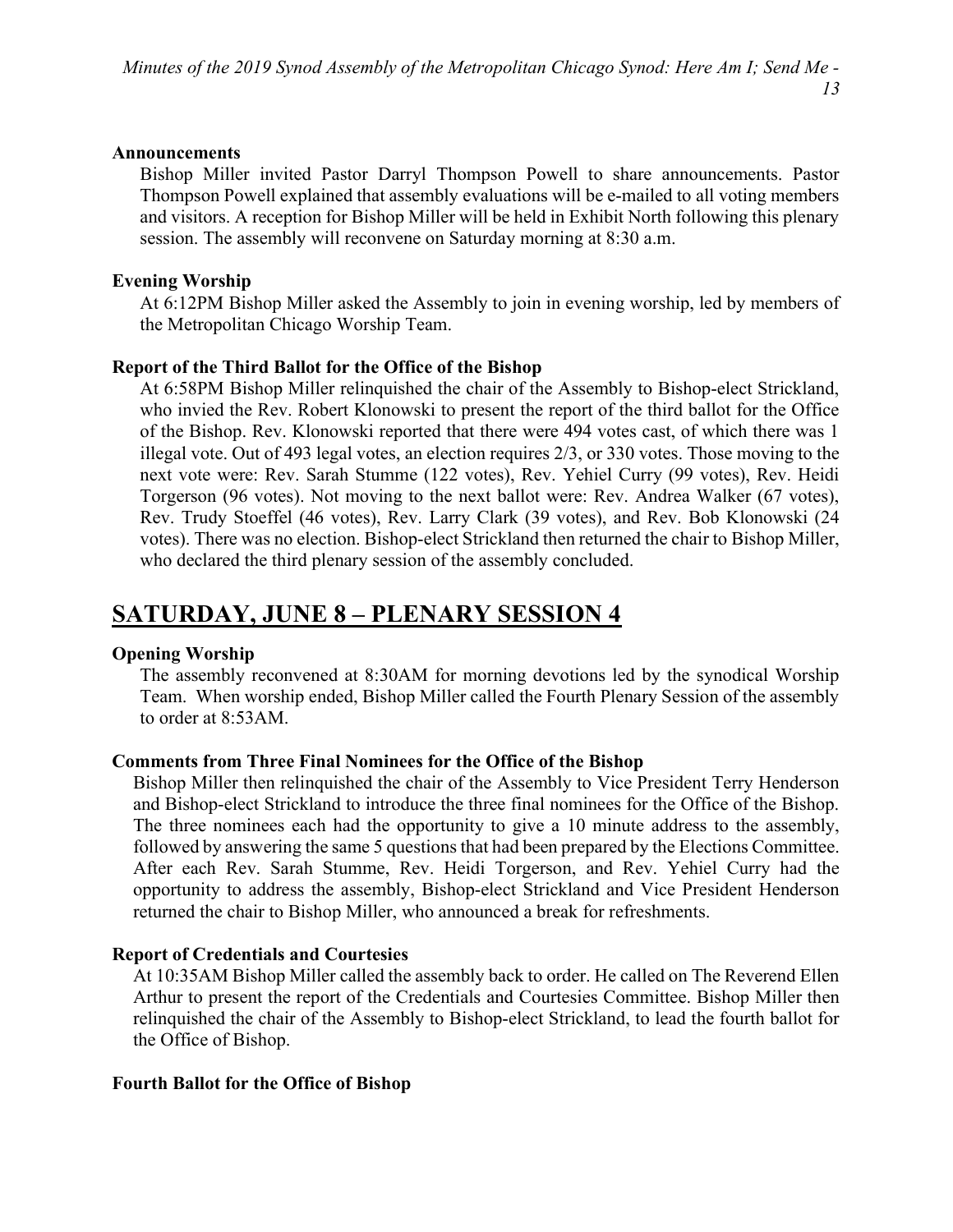Bishop-elect Strickland briefly explained the process for voting on the fourth ballot and then asked that Pastor Eric Worringer come to the white microphone and offer a prayer before voting. Following the prayer, the votes were cast by written ballot. Bishop-elect Strickland then returned the chair to Bishop Miller.

## Mission Moment

Bishop Miller then invited the Rev. Paul Pfeffer to the center microphone for a Mission Moment. Pastor Pfeffer provided a brief overview of the Federal Chaplains of the ELCA program showing how on our behalf these Chaplains are making all things new. Retired US Army Chaplain Pfeffer has been part of the US Army Chaplain Corps Regiment since 1974 and serves as Metropolitan Chicago's Centurion representative serving as an advisor to Synod parishes doing and who are interested in ministry to military members.

## Campus Ministry Presentation

Following the mission moment, Bishop Miller introduced a video about the ELCA Campus Ministry Program. He explained that the ELCA campus ministry is a Lutheran ministry for students, faculty, staff, and others "on campus" and provides an ELCA presence at more than 180 state and private colleges and universities, with cooperating congregations in campus ministry at an additional 400 campuses nationwide. This video produced by LuMin, the ELCA network for campus ministry, offered a glimpse from students themselves of the impact that Lutheran Campus Ministry makes in their lives and the lives of young adults on campuses across the United States.

## Debate on Resolutions

At 10:55AM Bishop Miller invited Pastor Brittany Baurle-Kooi to the white microphone to offer a prayer. He then invited the Rev. Steve Srock, chair of the Reference and Counsel Committee to the stage to introduce resolutions for debate by the assembly. At 10:58AM Rev. Srock read the resolved portions of Resolution 02-19 RESOLUTION ON DEALING WITH DEPRESSION AND INTENTIONAL DEATH (OR SUICIDE) IN OUR CHURCHES and moved and recommended its adoption.

## RESOLUTION ON DEALING WITH DEPRESSION AND INTENTIONAL DEATH (OR SUICIDE) IN OUR CHURCHES

- WHEREAS, life expectancy in the United States is decreasing (partially resulting from intentional death) and intentional death in the United States is increasing;
- WHEREAS, studies suggest that over 75% of railroad trespass deaths are intentional;
- WHEREAS, in Northeastern Illinois, approximately 5% of all intentional deaths occur on railroad property;
- WHEREAS, Jesus commands us in John 13:34-35 to love one another;

## WHEREAS, Jesus requires us to care for our neighbor in Luke 10:36-37;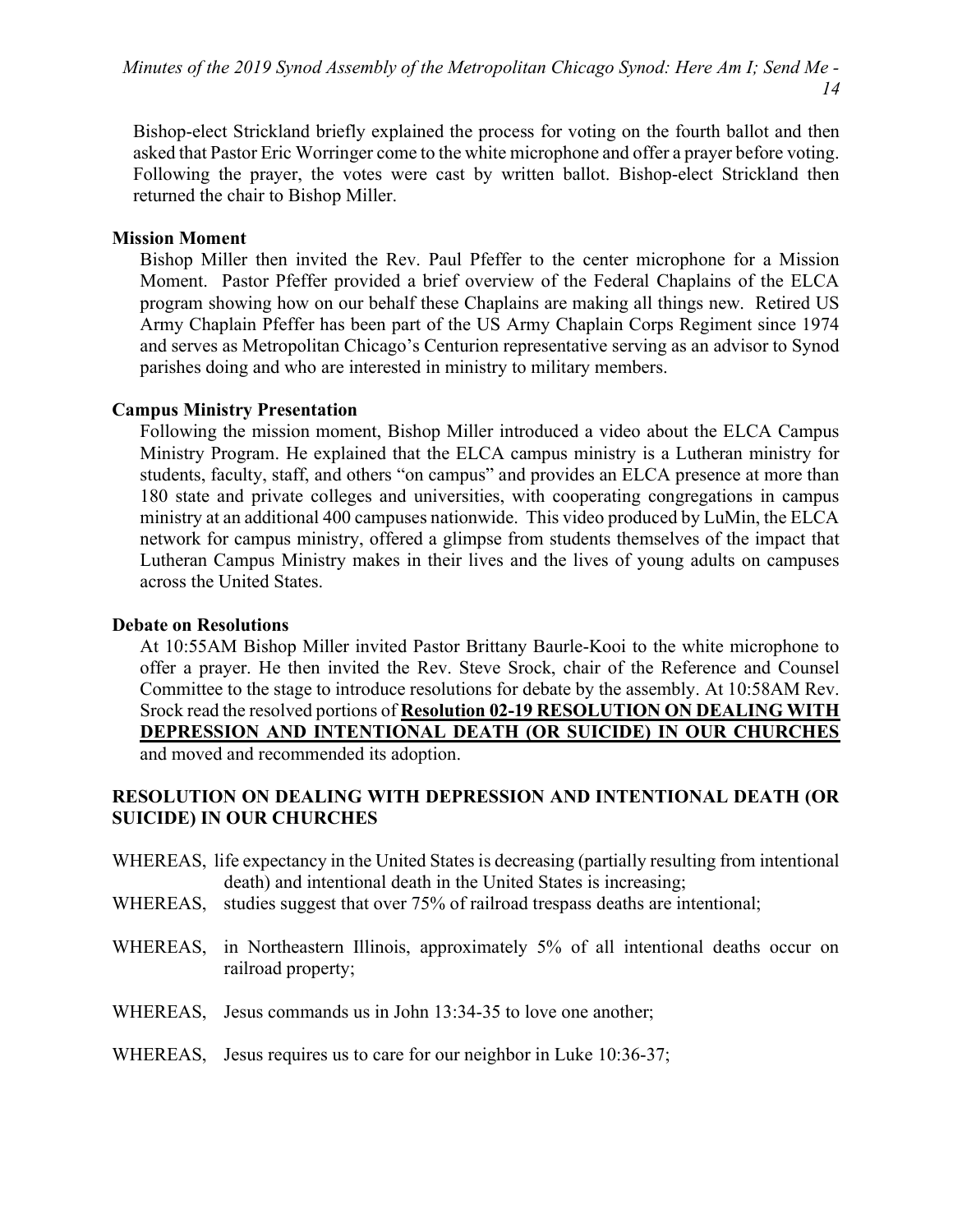- WHEREAS, depression that has lasted over two weeks has become a clinical problem (clinical depression) which almost always requires medical intervention; therefore be it
- RESOLVED, that each congregation have resources available to guide individuals with clinical depression to help in combatting their depression before thoughts of suicide occur; and that the framers of this motion assemble a packet of appropriate resources to be assembled and sent to each congregation;
- RESOLVED, that each congregation be made aware of the ELCA's commitment to suicide prevention;
- RESOLVED, that each congregation have the "National Suicide Prevention Lifeline" contact information (1-800-273-8255) posted in conspicuous places;
- RESOLVED, that each congregation will, in some way, address the issue of recognizing depression and loneliness amongst their members; and
- RESOLOVED, that each congregation will in some way develop resources for family and community members who have experienced the loss of a loved one through suicide.

Following discussion, Bishop Miller called for a vote on Resolution 02-19. The vote on the motion to approve was taken by blue cards. The motion passed.

## Rev. Srock then introduced Memorial 01-19 MEMORIAL TO SUPPORT THE ADOPTION OF THE RECOMMENDED PROPOSED SOCIAL STATEMENT: Faith, Sexism, and Justice: A Lutheran Call to Action and moved and recommended its adoption.

## MEMORIAL TO SUPPORT THE ADOPTION OF THE RECOMMENDED PROPOSED SOCIAL STATEMENT: Faith, Sexism, and Justice: A Lutheran Call to Action

- WHEREAS, social statements are social teaching documents that "equip the saints for the work of ministry, for building up the body of Christ" (Ephesians 4:12) by bringing into "dialogue the convictions of faith with the realities of the world and the experience of Christians living out their baptismal vocation"\*— and Faith, Sexism, and Justice: A Lutheran Call to Action is a comprehensive, creatively-organized teaching document that will equip members and build up the church by clarifying biblical texts, utilizing scientific knowledge and human reason, and articulating Lutheran theology that speaks truth with charity; and
- WHEREAS, social statements are intended to help members "discern God's will for today," offer moral direction on how to view an issue, foster moral conversation, and act justly as followers of Christ\* —and Faith, Sexism, and Justice: A Lutheran Call to Action sets forth ethical thinking and evaluation by: analyzing the complex effects of patriarchy and sexism on church and society, including on women and girls of color, the LGBTQ community, and gender non-conforming people; introducing the concept of neighbor justice, intersecting forms of discrimination, and principles for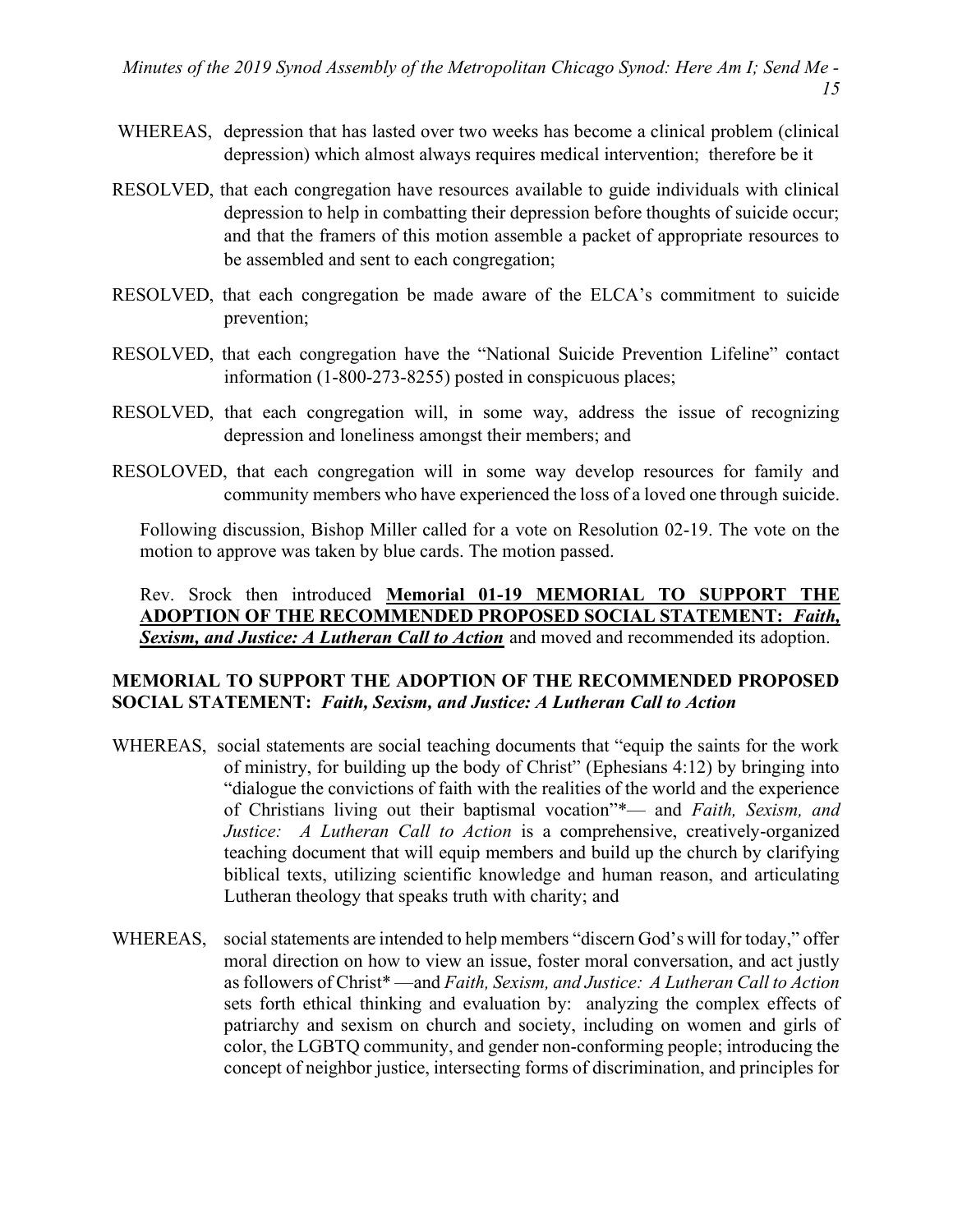creating and supporting justice; and calling the church to redress the wrongs of the past and present; and

- WHEREAS, social statements are the result of extensive, participatory discussion throughout the Evangelical Lutheran Church in America and are shaped by careful listening to all quarters of this church, to society, as well as to other church bodies and ecumenical organizations\* —and Faith, Sexism, and Justice: A Lutheran Call to Action has been a decade in the making that has consisted of: listening events in 2013, 2014, and 2015; the publication of study materials in 2014 and 2015; the production of the Church Council-approved social message "Gender-based Violence" (2015); the publishing of the study "Faith, Sexism, and Justice: Conversations Toward a Social Statement" (2016) with responses to it throughout 2017; the writing of the draft women and justice statement (2017) with responses to it as well as synodical hearings on it in 2018, including at last year's Metropolitan Chicago Synod Assembly; interaction with other denominations and with the Lutheran World Federation; and review by the ELCA Conference of Bishops and Church Council; and
- WHEREAS, social statements, as the ELCA's primary social teaching documents, govern this church's institutional life, its policies and practices, setting forth expectations for the church's agencies and institutions, its advocacy to government and the private sector, and its ecumenical and interfaith relations\*—and Faith, Sexism, and Justice: A Lutheran Call to Action, in response to theological convictions and social analysis, calls the ELCA to commitments within its institutional life to honor and support women and girls "in ways more consistent with life-giving theology and faith practices," and to commitments in society to "seek justice in earthly relationships, structures, and systems";\*\* therefore be it
- RESOLVED, that the Metropolitan Chicago Synod in assembly memorialize the 2019 ELCA Churchwide Assembly to adopt the recommended proposed social statement Faith, Sexism, and Justice: A Lutheran Call to Action and all implementing resolutions.

\*Policies and Procedures of the Evangelical Lutheran Church in America for Addressing Social Concerns, 2019.

\*\* Faith, Sexism, and Justice: A Lutheran Call to Action, Short Statement, Articles 24 and 31, respectively.

Following discussion, Bishop Miller called for a vote on Memorial 01-19. The vote on the motion to approve was taken by blue cards. The motion passed. Rev. Srock then presented Resolution 01-19 RESOLUTION TO SUPPORT THE ADOPTION OF THE RECOMMENDED PROPOSED SOCIAL STATEMENT: Faith, Sexism, and **Justice: A Lutheran Call to Action** and moved and recommended its adoption.

RESOLUTION TO SUPPORT THE ADOPTION OF THE RECOMMENDED PROPOSED SOCIAL STATEMENT: Faith, Sexism, and Justice: A Lutheran Call to Action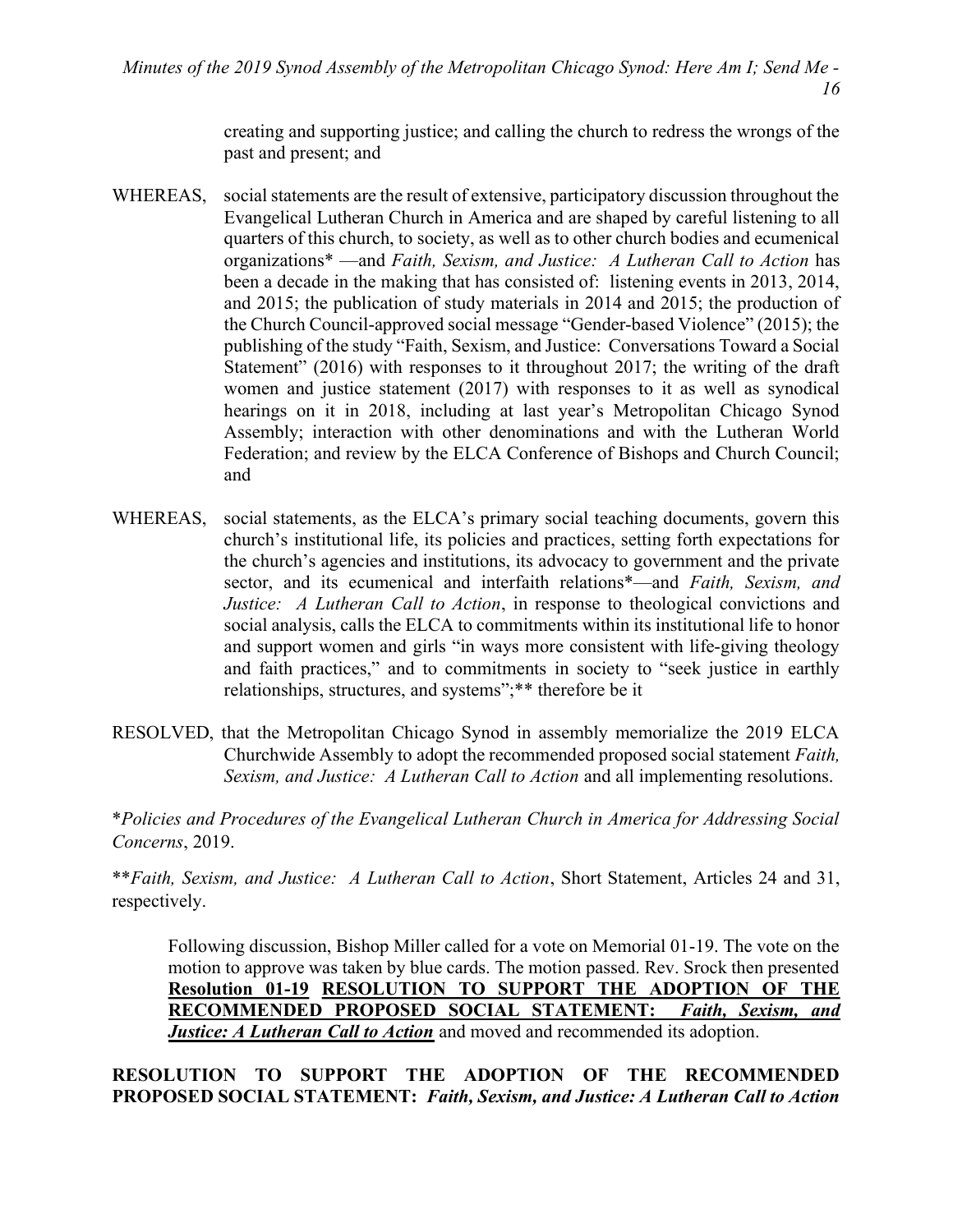- WHEREAS, social statements are social teaching documents that "equip the saints for the work of ministry, for building up the body of Christ" (Ephesians 4:12) by bringing into "dialogue the convictions of faith with the realities of the world and the experience of Christians living out their baptismal vocation"\*- and Faith, Sexism, and Justice: A Lutheran Call to Action is a comprehensive, creatively-organized teaching document that will equip members and build up the church by clarifying biblical texts, utilizing scientific knowledge and human reason, and articulating Lutheran theology that speaks truth with charity; and
- WHEREAS, social statements are intended to help members "discern God's will for today," offer moral direction on how to view an issue, foster moral conversation, and act justly as followers of Christ\* —and Faith, Sexism, and Justice: A Lutheran Call to Action sets forth ethical thinking and evaluation by: analyzing the complex effects of patriarchy and sexism on church and society, including on women and girls of color, the LGBTQ community, and gender non-conforming people; introducing the concept of neighbor justice, intersecting forms of discrimination, and principles for creating and supporting justice; and calling the church to redress the wrongs of the past and present; and
- WHEREAS, social statements are the result of extensive, participatory discussion throughout the Evangelical Lutheran Church in America and are shaped by careful listening to all quarters of this church, to society, as well as to other church bodies and ecumenical organizations\* —and Faith, Sexism, and Justice: A Lutheran Call to Action has been a decade in the making that has consisted of: listening events in 2013, 2014, and 2015; the publication of study materials in 2014 and 2015; the production of the Church Council-approved social message "Gender-based Violence" (2015); the publishing of the study "Faith, Sexism, and Justice: Conversations Toward a Social Statement" (2016) with responses to it throughout 2017; the writing of the draft women and justice statement (2017) with responses to it as well as synodical hearings on it in 2018, including at last year's Metropolitan Chicago Synod Assembly; interaction with other denominations and with the Lutheran World Federation; and review by the ELCA Conference of Bishops and Church Council; and
- WHEREAS, social statements, as the ELCA's primary social teaching documents, govern this church's institutional life, its policies and practices, setting forth expectations for the church's agencies and institutions, its advocacy to government and the private sector, and its ecumenical and interfaith relations\*—and Faith, Sexism, and Justice: A Lutheran Call to Action, in response to theological convictions and social analysis, calls the ELCA to commitments within its institutional life to honor and support women and girls "in ways more consistent with life-giving theology and faith practices," and to commitments in society to "seek justice in earthly relationships, structures, and systems";\*\* therefore be it
- RESOLVED, that the congregations, conferences, and agencies and institutions on the territory of the Metropolitan Chicago Synod engage in study of Faith, Sexism, and Justice: A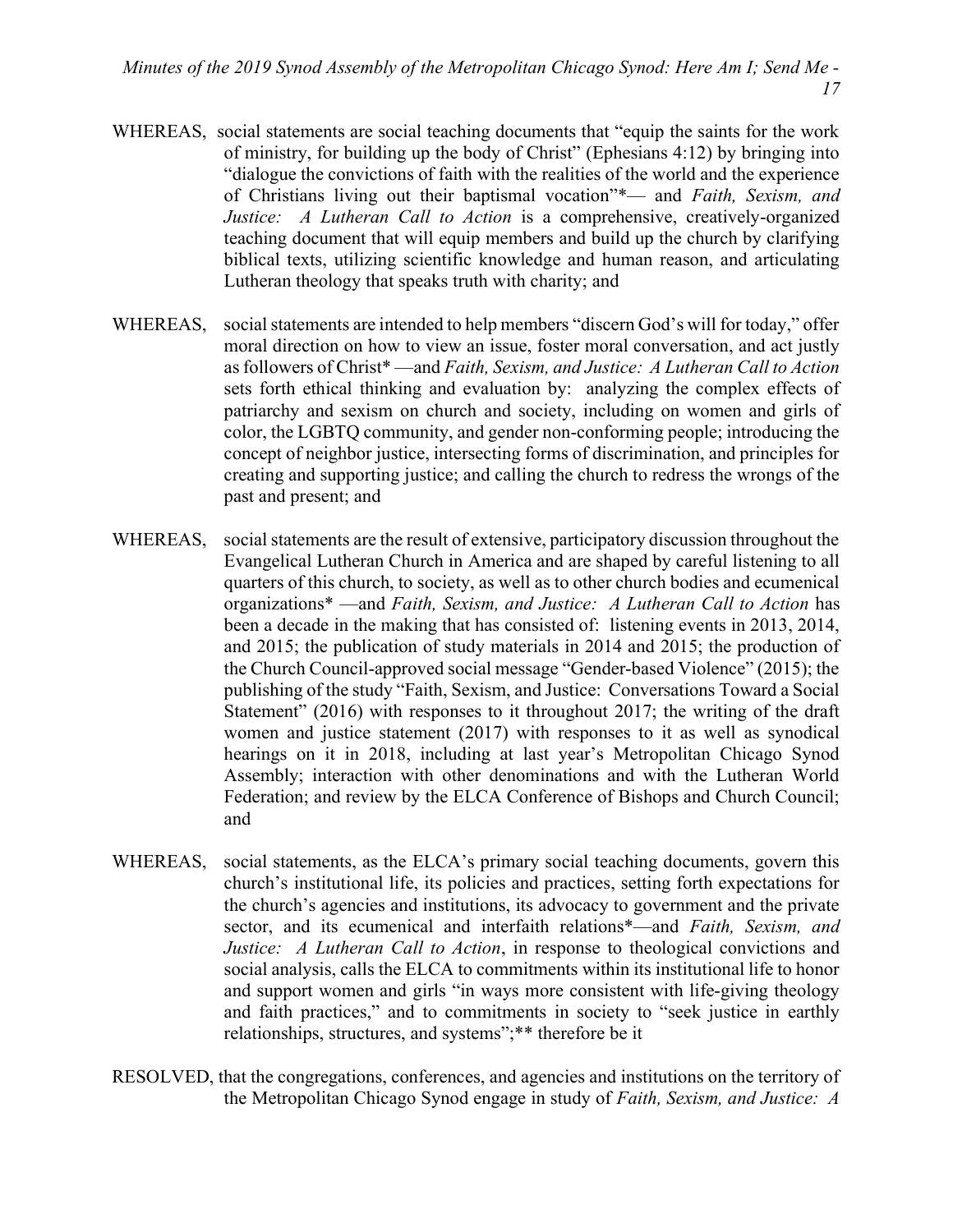Lutheran Call to Action, be guided by its convictions and commitments, and review its implementing resolutions to determine what specifically they may do to take action.

\*Policies and Procedures of the Evangelical Lutheran Church in America for Addressing Social Concerns, 2019.

\*\*Faith, Sexism, and Justice: A Lutheran Call to Action, Short Statement, Articles 24 and 31, respectively.

Following discussion, Bishop Miller called for a vote on Resolution 01-19. The vote on the motion to approve was taken by blue cards. The motion passed.

## Presentation by LIRS

Bishop Miller then welcomed Ms. Marta Erling-Spanger, Gifts officer at Lutheran Immigration and Refugee Service to give an overview of LIRS's work with refugee resettlement and immigration.

Lutheran Immigration and Refugee Service welcomes refugees and immigrants, serving children and families who have faced incredibly challenging journeys to reach safety here in the United States. During challenging times for migrants and refugees, LIRS lives out the call that we have as people of faith, to welcome the stranger.

### Fourth ballot results and Fifth ballot vote

At 11:40AM, Bishop Miller ceded the chair to Bishop-elect Strickland, who invited Bob Klonowski to share the results of the fourth ballot for the office of bishop. Out of 492 total ballots case, 4 were illegal. Therefore, there were 488 legal ballots. The 60% required for an election would be 293 ballots. The totals were: Rev. Curry 216; Rev. Torgerson 177; Rev. Stumme 95. No election was declared.

Rev. Strickland invited Ellen Arthur, chair of Credentials and Courtesies Committee, to provide an updated report. The total number of voting members registered as of 11:00 a.m. was 525. He then invited Pastor Mark Rollenhagen to offer a prayer before voting. At 11:46AM, voting for the fifth ballot for the office of bishop was declared open. At 11:50, voting was declared closed and Bishop-elect Strickland returned the chair to Bishop Miller.

## Announcements and Meal Prayer

Bishop Miller then invited Rev. Daryl Thompson-Powell to the stage for announcements and meal prayer. The assembly was released for lunch at 12:00, with the instruction that Plenary Session 5 would begin at 12:45.

# SATURDAY, JUNE 8 – PLENARY SESSION 5

## Mission Moment

At 12:49PM Bishop Miller called the assembly back to order. He invited Ms. Pamela Gonzalez, a member at Edgebrook Lutheran Church in Chicago to share another Mission Moment. She shared about how Edgebrook Lutheran Church brings Christ to a Home for People with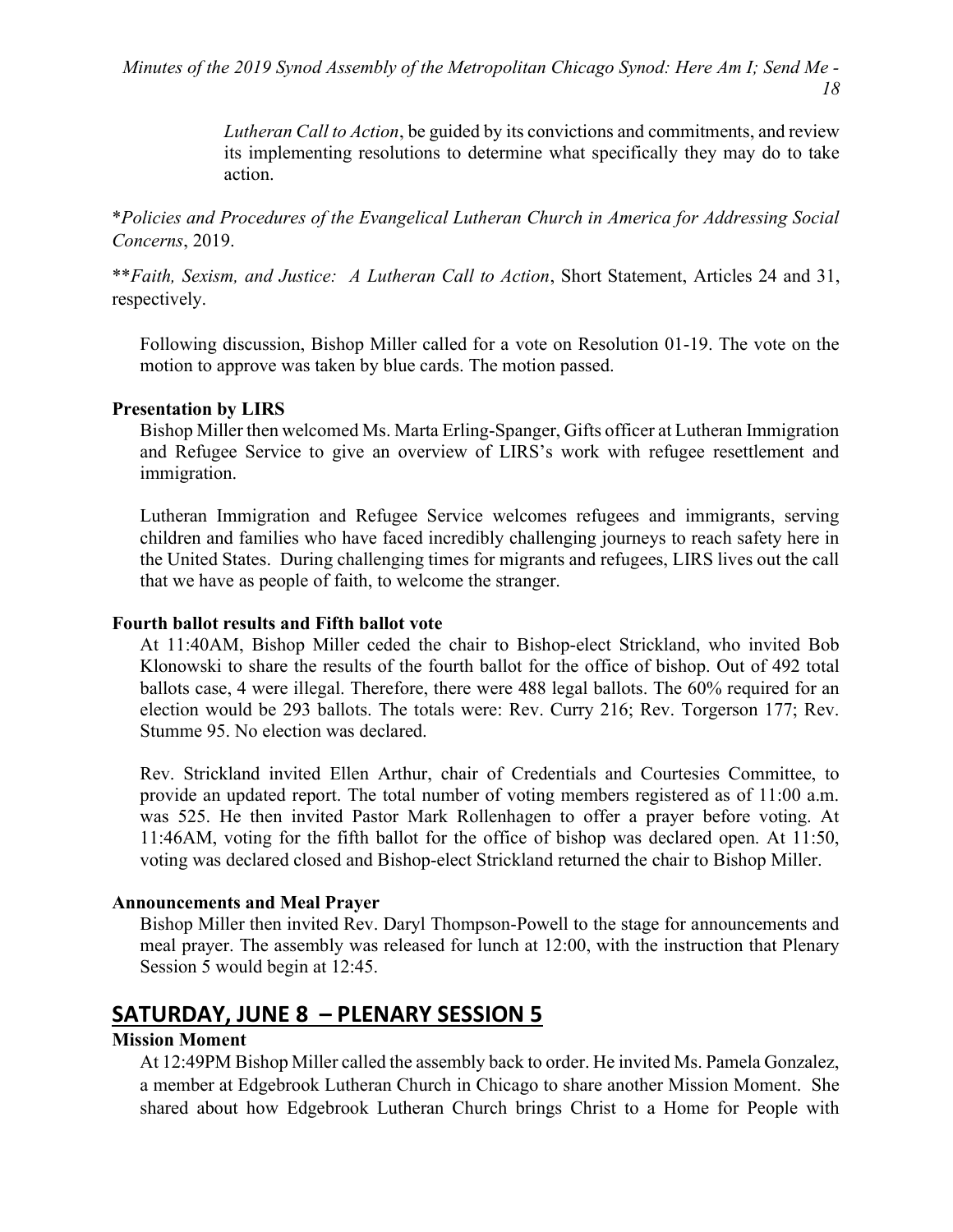## Disabilities.

# Debate on Budget

Bishop Miller then invited Treasurer Yvette NewberryWhite to the stage to present the budget. Having no questions or comments from the floor, the assembly voted on the budget by blue cards. The budget was adopted.

# Report of the Fifth Ballot for the Office of Bishop

At 12:56PM Bishop Miller again relinquished the chair to Bishop-elect Strickland for the report of the fifth ballot for the office of bishop. Bishop-elect Strickland invited Rev. Klonowski to return to the stage to present the report. Out of 484 total votes cast, 0 were illegal. This ballot required a simple majority, or 243 votes to win. Rev. Curry received 258 votes; Rev. Torgerson received 226 votes. Bishop-elect Strickland declared that Rev. Curry had been elected as the next bishop of the Metropolitan Chicago Synod.

# Greetings from Bishop-Elect

At 1:00PM, Bishop-elect Curry was invited to the stage to greet the assembly.

# Mission Moment #8

Following the greeting from Bishop-elect Curry, Bishop Miller invited Ms. LaShanda Curry, a member at Shekinah Chapel in Riverdale, to share a mission moment. Ms. Curry shared information about the Metropolitan Chicago African Descent Lutheran Association, commonly referred to as ADLA. As part of the ELCA's Ethnic-Specific and Multicultural Ministries Team, ADLA seeks to answer the call to build a multicultural church that is inclusive of all God's children.

# Report of the Vice President

At 1:08PM Bishop Miller invited Vice President Henderson to give a report. Vice President Henderson shared the importance of the church's action in recognizing discrimination and profiling.

# Report of the Secretary

Bishop Miller then invited Secretary Clausen to give the report of the secretary. Secretary Clausen focused on the importance of governing documents to the mission of congregations and the church at large.

# Mission Moment

Bishop Miller then invited Mr. Jims Porter, Policy and Communications Coordinator for RefugeeOne, to give the final Mission Moment of this assembly. Today, we are faced with the worst refugee crisis in recorded history, with more than 68 million people displaced around the world by violence and persecution. Refugee ministry is a critical component of practicing the biblical mandate to "welcome the stranger." RefugeeOne is our synod's partner in mission working with Lutheran Immigration and Refugee Service and Church World Service to resettle and advocate on behalf of the most at risk and vulnerable.

# Resolution of Thanks